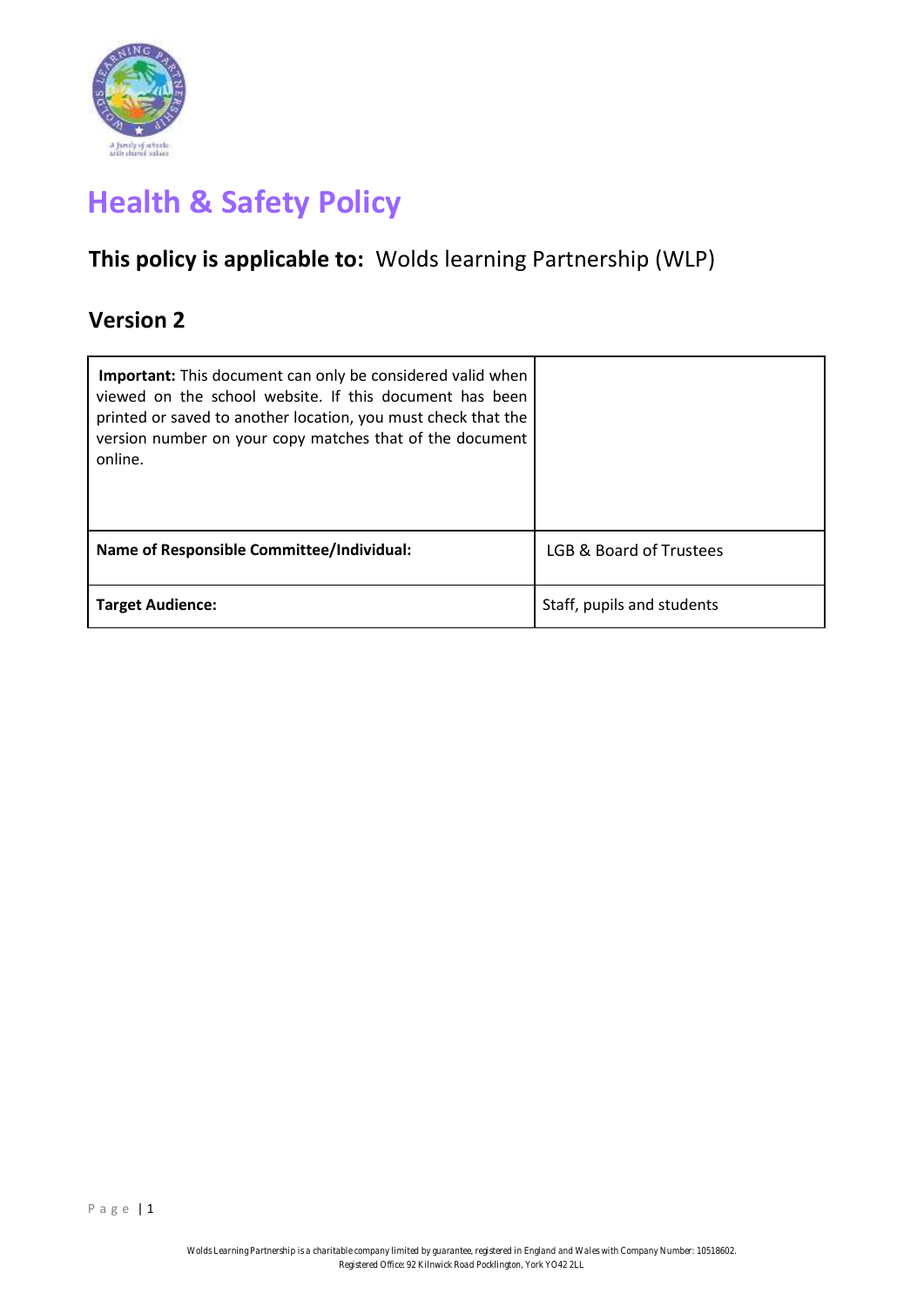

## **Purpose**

The main purpose of this document is to provide specific health and safety organisation and responsibility policy information to all members of staff and other facility users at the Wolds Learning Partnership (WLP) establishments and to enhance the overall provision of the schools safety arrangements.

## **General Policy Statement**

The WLP accepts that the Health and Safety at Work etc. Act 1974 and the Management of Health and Safety at Work Regulations 1999 place a duty on it to ensure compliance with the Regulations and that suitable and sufficient assessment of risk in work activities are carried out and that adequate and sufficient training is given to employees to enable them to properly conduct this task.

Health and safety is taken seriously and the WLP is committed to providing a safe place of work and to reducing risks to staff, pupils, visitors and contractors. Safety is an important matter for everyone. The Headteacher accepts the main responsibility for health and safety matters however all staff have a responsibility to co-operating with those responsible to ensure a safe and healthy environment is maintained.

## *Aims*

- To provide a safe, secure and healthy working environment for staff, pupils, students and visitors.
- To encourage everyone to take responsibility for being vigilant and to be aware of possible risks whilst also feeling confident and comfortable within their environment.

## *Objectives*

- Ensure there is sufficient information, training, instruction and supervision to enable all staff, pupils, students and visitors to avoid hazards and to contribute to their own safety health and welfare.
- Maintain fixed and portable electrical equipment to an appropriate standard and ensure a safe environment for handling, storing and transporting items.
- Administer appropriate procedures according to fire regulations.
- Have procedures in place for the safe administration of medicines and for dealing with accidents and illness.
- Have a procedure in place for reporting faulty equipment and near misses.
- Maintain regular checks of buildings, safety and security and be vigilant around the premises.
- Be aware of the pressures on staff and the possible effects which stress may have.
- Give guidance on lone working and personal safety.
- Lay down procedures to use if there is an accident or incident.
- Collect analysis and act upon accident and ill health statistics.
- Give guidance on the use of images and CCTV use.
- Inform about what should be done in a case of emergency.
- Monitor and review policies and procedures.

## **Informing People of this Policy**

An electronic copy of the health and safety policy is kept on the school policy database, maintained by the Head of Personnel. All members of staff are to annually acquaint themselves with its content especially after review or any significant amendments. This will be notified to staff by indicating where any significant changes have occurred.

Visitors have their attention drawn to basic health and safety information on entry to the school and those likely to visit school on a regular basis are requested to read the policy itself. Note: Contractors should be

Page 2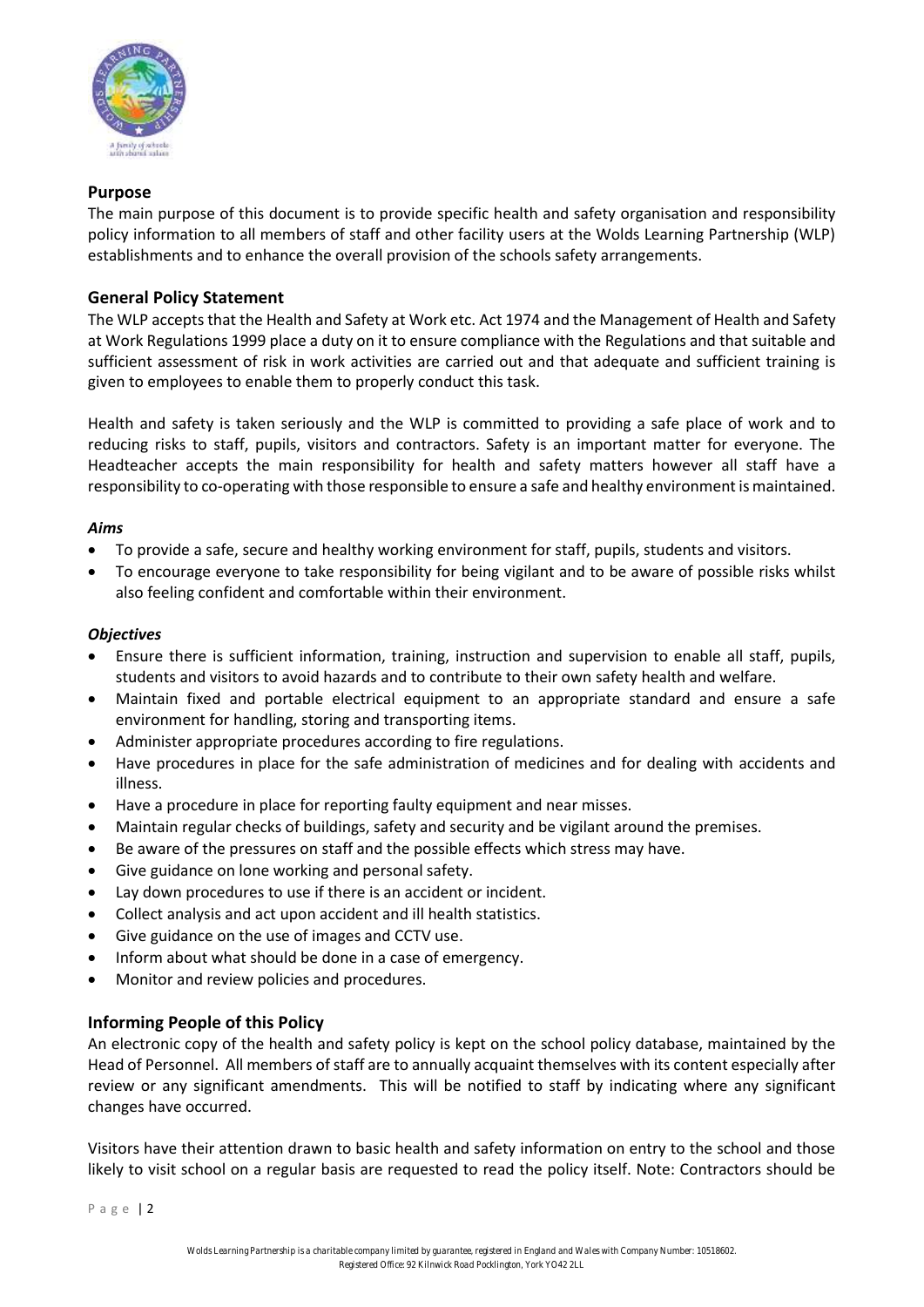

made aware of site specific H&S information provided under a separate document *"Health & Safety Procedures for Contractors".*

New members of staff receive health and safety information as part of their induction training and a current copy of this policy.

It is the responsibility of the teaching staff and Heads of Care and Achievement to ensure that pupils/students are made aware of existing and new health and safety information when made available to them.

**Inspection & Audit.** Area Leaders and Managers have the opportunity to discuss H&S related matters during department inspections and audit undertaken as part of the action plan or at any other time by union appointed staff undertaking inspections on behalf of those they represent. In addition departments are encouraged to agenda and minute H&S matters during their regular meetings and include information in any handbooks they provide for staff.

## **Organisation & Responsibilities**

## Introduction – Governance & Senior Leadership

Protecting the health and safety of employees or members of the public who may be affected by the schools' activities is an essential part of risk management and must be led by the Trustees and Governing Body.

Health and Safety Law places duties on organisations and employers. Trustees can be personally liable when these duties are breached especially with relation to the Corporate Manslaughter and Corporate Homicide Act 2007 regarding gross breaches of the duty of care: members have both collective and individual responsibility for health & safety and cannot avoid a charge of neglect under section 37 of the HASAW Act 1974.

To allow the Trustees, CEO, Headteachers and Senior Leadership to meet legal obligations, essential principles and guidance, provided by the Institute of Directors (ID) and the Health & Safety Commission (HSC), should be used as a model along with HSG65. Current guidance follows three essential principles designed to underpin good health and safety performance;

- Strong and active leadership from the top.
- Staff involvement.
- Assessment and review.

## **Responsibilities of the Governing Body**

- Ensure the high profile of health and safety in relation to financial planning, personnel decisions, training and adequate resourcing.
- Plan, deliver, monitor and review health and safety.
- Ensure that policies relating to health and safety are approved and updated regularly.
- Obtain competent H&S advice, own and understand key issues involved with H&S.
- Decide and communicate actions to address H&S shortcomings or weaknesses.
- Enable a member of the governing body to act as H&S Champion and have a key role in monitoring, communicating and promoting health and safety including periodic walk around the school buildings with the Head of Operation and Administration, Business Manager and Headteachers .
- Approve as appropriate arrangements for trips and visits according to Government guidelines.
- Ensure that safety standards for procured goods, equipment and services and are met and that facilities or services offered for community use by the school are safe.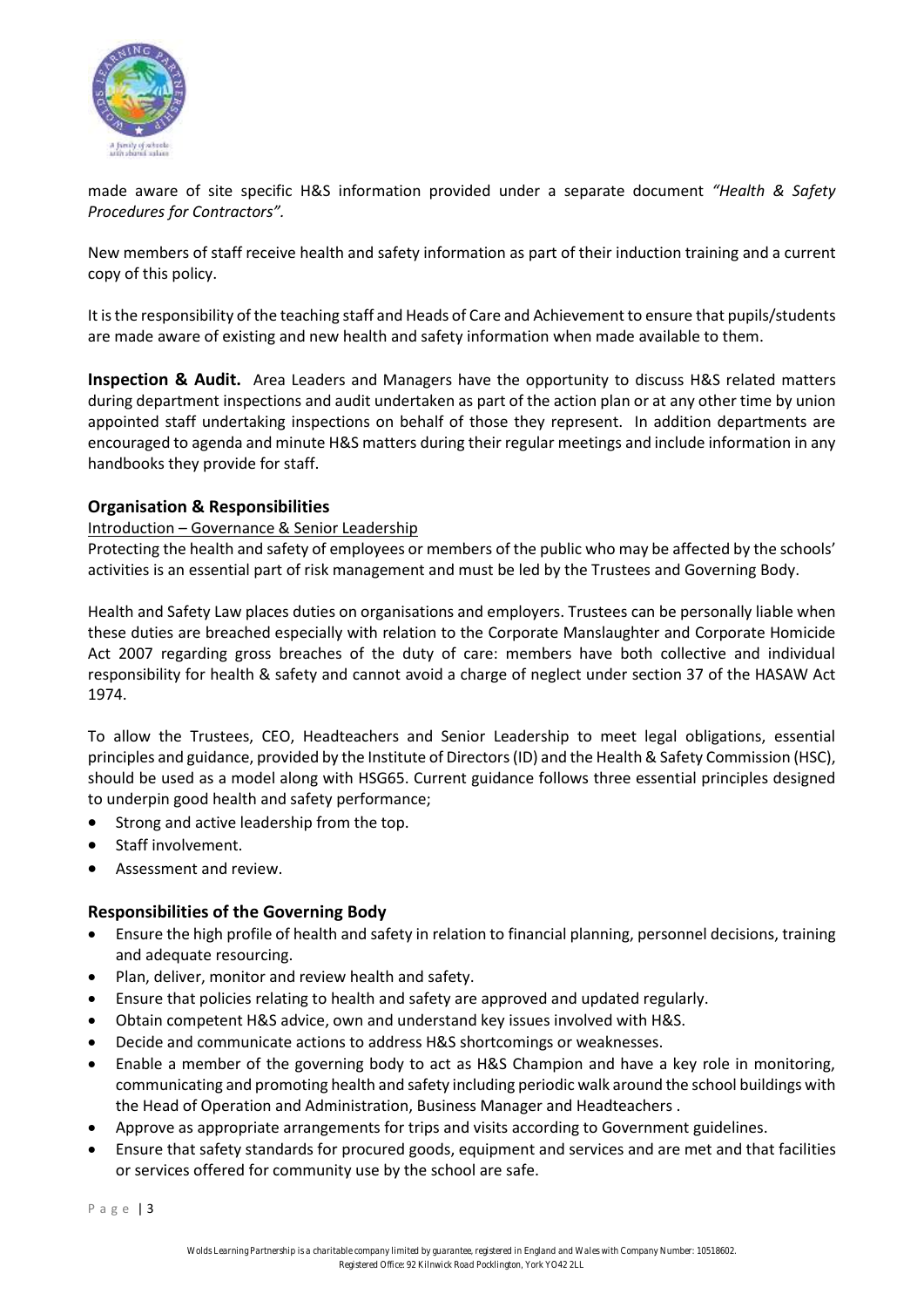

- Undertake independent audit and the setting of achievable H&S targets.
- Monitor H&S performance and the effectiveness of risk management systems and ensure that health and safety is given due consideration as part of the School Risk Management Policy and business plan.
- Promote H&S within the school and ensure employees are involved at all levels in the H&S culture and process.
- Promote statistical recording and act upon accident and sickness data analysis.
- Analyse the H&S impact of change or new processes during planning and development.

## **Responsibilities of the Headteacher**

- Ensure that the school meets as far as is reasonably practicable, the requirements of the health and safety legislation (Duty Holder) and to advise and inform the Governing Body as to health and safety practice, legislation and compliance.
- To regularly review the safety and security of the school building during Governors' meetings.
- Ensure measures exist to undertake, monitor and review risk assessments where significant risk may be present.
- To put into practice, monitor and review the procedures described in associated policies i.e. first aid, emergency, fire, reporting of defects.
- To act upon referrals from employees and employee representatives under the appropriate regulations and consult with trade union safety representatives.
- Ensure staff, pupils/students and visitors comply with agreed procedures.
- To record and inform relevant external agencies as and when appropriate under the terms of the H&SAW Act and its Regulations.
- To ensure employees have full access to this policy and all other health and safety information as legally required and that such documents are updated to incorporate new legislation and guidance.
- To ensure that appropriate logs and records of incidents are completed and acted upon.
- To ensure that employees have adequate training and information to enable them to act upon health and safety recommendations and to recruit H&S experienced staff to Senior Leadership and Management appointments.
- To ensure that temporary/supply staff, contractors and site visitors/users are informed of health and safety practice and arrangements for their safety and welfare.
- Take an active role and meet with the health and safety representative of the governing body termly to discuss health and safety issues.
- To report on any audits/ inspections to the governing body and follow up any necessary actions.
- To make sure that fire drills are held at least once per term and cover a variety of situations including the blocking of an exit, and operation in event monitor mode.
- To ensure that escape routes are kept clear and monitor on a daily basis for hazards and emerging issues effecting the health and safety of staff, pupils/students and visitors, immediately acting with a view to the highest priority the safety of all on site.
- Ensure adequate first aid cover is provided to all site users and to provide suitable and sufficient means of monitoring occupational health and sickness/absences matters of all employees.

## **Responsibilities of the Senior Leadership Team and Trustee Board**

- To ensure that the school meets its H&S objectives as far as is reasonably practicable, by effective communication, risk management and direction between the Trustees, CEO, Headteacher and all Staff.
- Foster an H&S culture throughout the WLP to staff, pupils, students and visitors.
- Ensure that staff leaders have responsibility for (individually or collectively) have access to this policy and other health and safety information.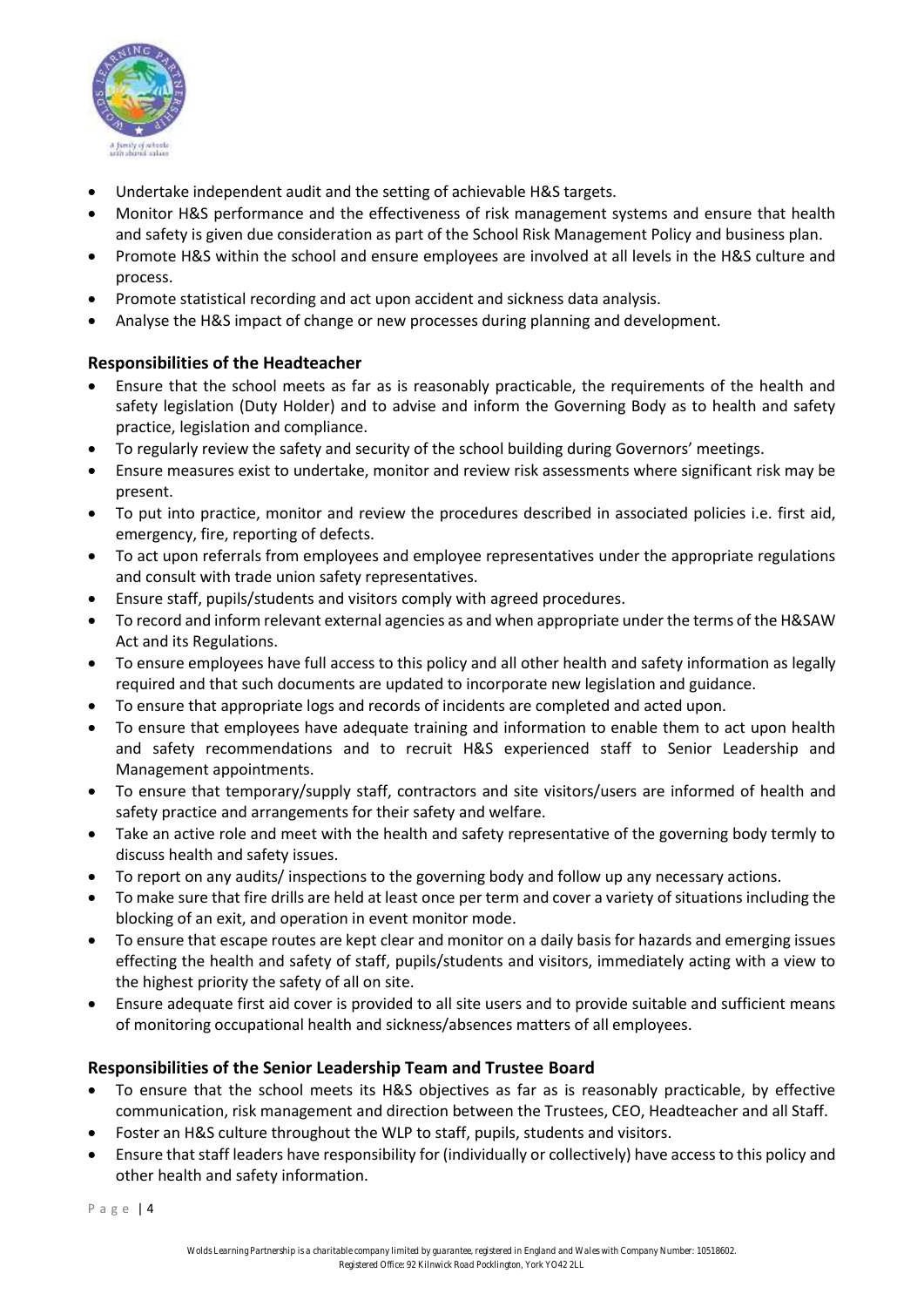

- Ensure that staff, pupils, students and visitors conform to the procedures described in associated policies i.e. first aid, emergency, fire, reporting of defects etc.
- Ensure H&S is on the agenda at relevant times on the Trustee Board.
- Provide Leadership support to the H&S Committee and encourage staff and others to promote health and safety.
- Advise and inform the Governing Body as to health and safety practice within their area of responsibility and of any shortcomings or events.
- To ensure staff, pupils/students and visitors comply with agreed H&S procedures and to assist with the dissemination of new legislation and guidance to them.
- To ensure that staff they are responsible for (individually or collectively) have adequate training and information to enable them to act upon health and safety policy and procedure.
- To ensure that temporary/supply staff, contractors and site visitors conform with health and safety practice and arrangements.
- To assist in the H&S audit and inspection process and particularly in reporting major shortcomings, actions or making recommendations for the governing body.
- To take a key role in the exercising and planning of emergency procedures such as fire evacuation, emergency preparedness etc.
- To ensure that specific procurement policy and procedures are followed and particularly in relation to the purchasing of goods and services that have health and safety implications either legally or through guidance.
- Ensure that escape routes are kept clear and monitor on a daily basis for hazards and emerging issues effecting the health and safety of staff, pupils/students and visitors.

## **Responsibilities of Head of Operations and Administration for the WLP**

- Ensure that competent H&S advice and guidance on practice, legislation, compliance and information is made available to the Headteachers, CEO, Trustees and Governors Committees & Management Teams.
- Make the Governing Body, Headteachers, CEO, H&S Committee or external agencies aware of any shortcomings within the WLP H&S Arrangements or Organisation.
- Undertake Internal H&S Audit and Inspection and make recommendations to the H&S Committee and Governors.
- To effectively communicate H&S culture to all members of staff employed by the school and manage the day to day operational aspects of H&S delivery.
- To provide the school with a two year rolling H&S Action Plan.
- To obtain & provide relevant guidance and information on H&S management, policy and procedure from the appointed H&S consultancy and link between management, staff, services and the H&S Committee.
- Undertake induction training of all new staff.

## **Responsibilities of Heads of Department, Area Leaders and Line Managers**

In addition to general H&S duties those staff responsible directly to the Leadership Team should ensure that:

- They produce a H&S section within their handbook amplifying departmental H&S arrangements.
- They are adequately trained to manage H&S within their area of responsibility including the risk management, compilation of risk assessments and other H&S documentation.
- That all new staff within their area of responsibility (including supply and temporary staff receive induction training to the school and to the workplace.
- They undertake all necessary risk assessments and procedures and ensure that members of their team follow them.
- Keep a register of all risk assessments undertaken.

Page | 5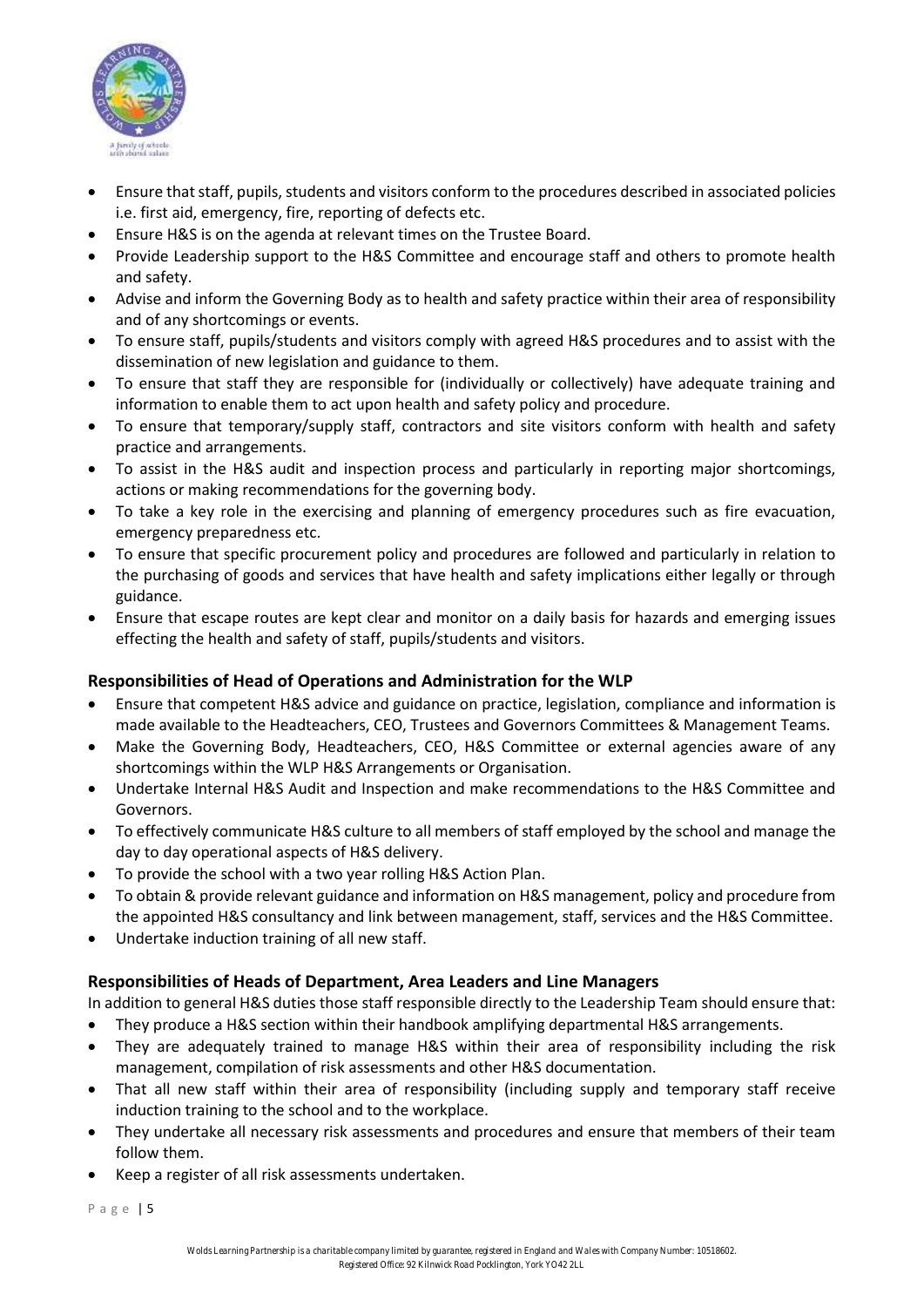

- They include H&S as an agenda item for departmental meetings.
- Members of their team are complying with health and safety regulations and departmental arrangements.
- Draw the attention to the Leadership Team of any suspected breach of H&S procedure amongst their staff which cannot be dealt with.
- They set a good example to members of their team, students and visitors and support and promote the school health and safety culture.
- They report near misses and accidents in line with current policy and procedure.
- They keep an overview of the parts of the premises for which they are responsible and report defects.
- They keep up-to-date with new advice relating to health and safety and communicate this to their staff accordingly.
- They keep an overview of equipment and substances kept in their areas.
- All equipment is safe for use, if necessary seeking specialist advice.
- They implement existing policies and follow advice and instructions.
- They maintain any records or documents relating to health and safety under their direct control.

## **Responsibilities of Staff with Management or Supervisory Roles**

In addition to general H&S duties those staff responsible for others should ensure that:

- Members of their team are complying with health and safety regulations
- They have suitable and sufficient training to allow them to undertake their management or supervisory role
- They follow all risk assessments that they have been provided and ensure that any staff they are responsible for also have the necessary documentation and training to allow them to undertake work safely
- They report any suspected breach of H&S procedure or concerns to their line manager
- They report all near misses and accidents when they occur
- They set a good example to members of their team, students and visitors and promote the H&S culture
- Report any hazard, breakage or damage
- They keep an overview of equipment and substances they are directly responsible for and report any concerns
- All equipment is safe or withdrawn from use if not
- They follow advice and instructions given by their line manager/area leader
- They maintain any records or documents relating to health and safety under their direct control

## **General Responsibilities of all Staff**

The Health and Safety at Work Act 1974 requires governors and employees, according to their particular roles, to take the initiative on certain matters. The following list is a guide to the particular responsibilities that individuals have.

- Know the safety measures and arrangements to be adopted in their own working areas and ensure that they are applied.
- Observe standards of dress consistent with safety and hygiene.
- Keep good standards of hygiene and cleanliness.
- Know and apply the procedures in respect of emergencies.
- Co-operate with other employees and the safety representative in promoting health and safety measures.
- Report any hazard, breakage or damage.
- Follow health and safety instructions and use appropriate safety equipment and protective clothing.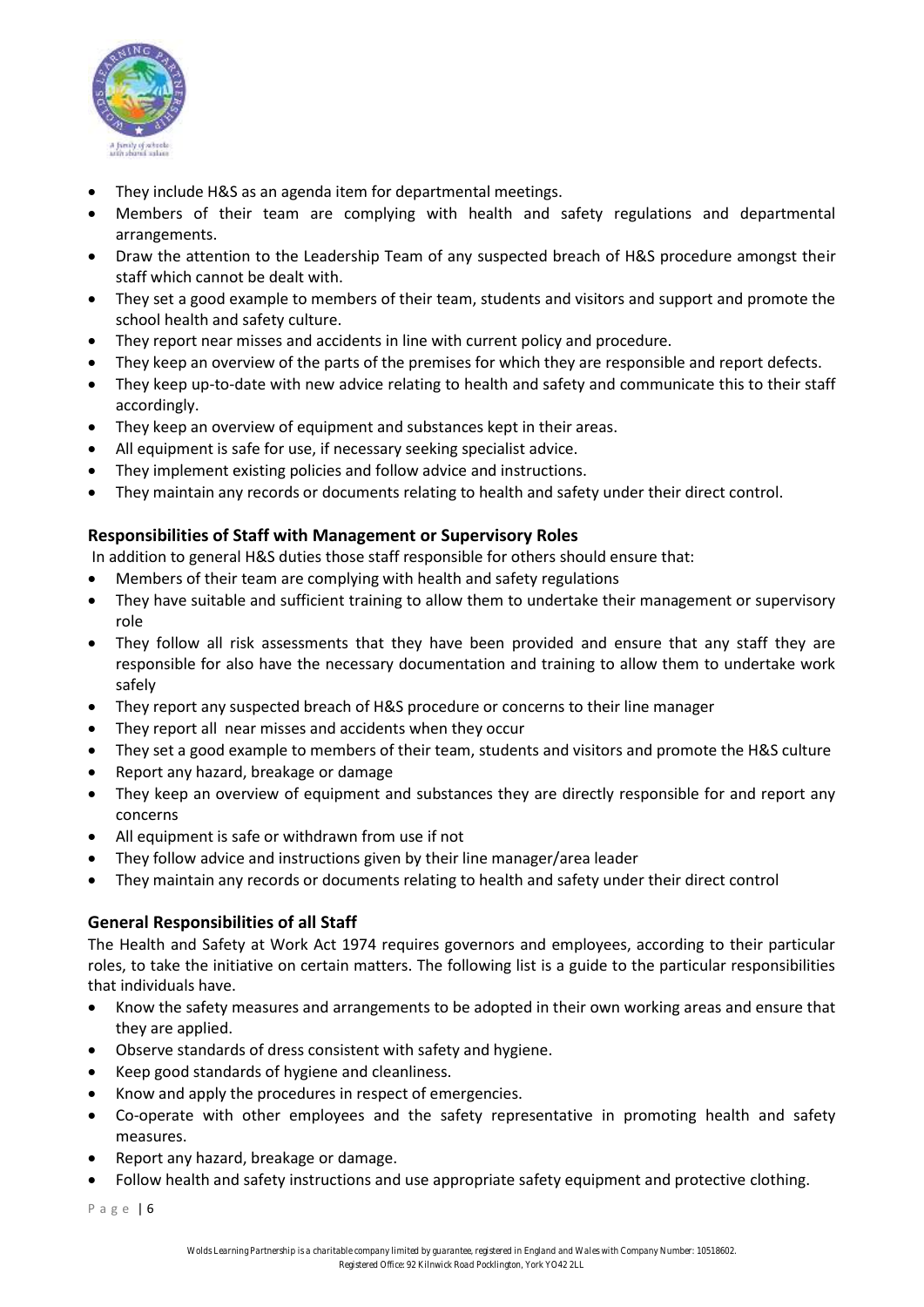

- Maintain safely tools and equipment.
- Report any incidents, or 'near misses'.
- They set a good example to other staff members, students and visitors and promote the H&S culture.
- Supervise pupils/students and ensure that they know about emergency procedures and safety measures.
- Ensure that emergency exits are kept clear at all times and that equipment, pupils/students' bags, coats and belongings are safely stowed away and not blocking exits and corridors or presenting a hazard.
- Include all relevant aspects of safety in the curriculum.
- Give clear instruction and warning as often as necessary.
- Observe good fire prevention measures especially where naked flames are in use and the storage of combustible or flammable materials.
- Ensure that relevant risk assessments are available and followed.
- Safe keeping of any personal equipment, records or documents relating to health and safety provided for their use.
- Not to endanger their own safety or that of another member of staff, pupil, student or visitor.

## **Responsibilities of Visitors**

Regular visitors and other users of the school will be required to observe the safety rules of the school. The Headteachers will ensure that visitors are informed of health and safety matters that may affect them during their visit.

Parents/carers helping out in school will be made aware of the health and safety arrangements by the member of staff who they are working with.

## **Arrangements**

The School Governing Bodies, Headteachers and CEO have agreed that the following procedures/ codes of practice shall be followed within the school:

## *Defects*

- Any member of staff finding a defect in the building, furniture or equipment will take steps to remove the hazard or ensure that the risk is minimised and report the details immediately to the Head of Operations and Administration or Business Managers (as appropriate).
- The Head of Operations and Administration or Business Managers, in consultation with the Headteacher, if necessary, will take steps to have the defect rectified, i.e. by notifying Site Staff or a competent contractor
- Any member of staff discarding a faulty item or electrical item must also ensure this item is removed from the Asset Register by contacting the Head of Operations and Administration or Business Managers (as appropriate).
- Electrical Appliances must be disposed of in accordance with current waste disposal regulations (WEEE Regulations) and not simply discarded. The same rules apply to the disposal of fluorescent tubes, light bulbs and batteries.

## **Accident Reporting & Investigation**

All accidents that occur on the site should be recorded to conform to current Trust policy and where appropriate under RIDDOR 2013 Regulations for major/over 7-day minor injuries. **All** members of staff, visitors or members of the public should report accidents in the B1510 Accident Record Book whilst pupils/students are entered into a separate accident record document. Both books are held by the main school receptions.

Page | 7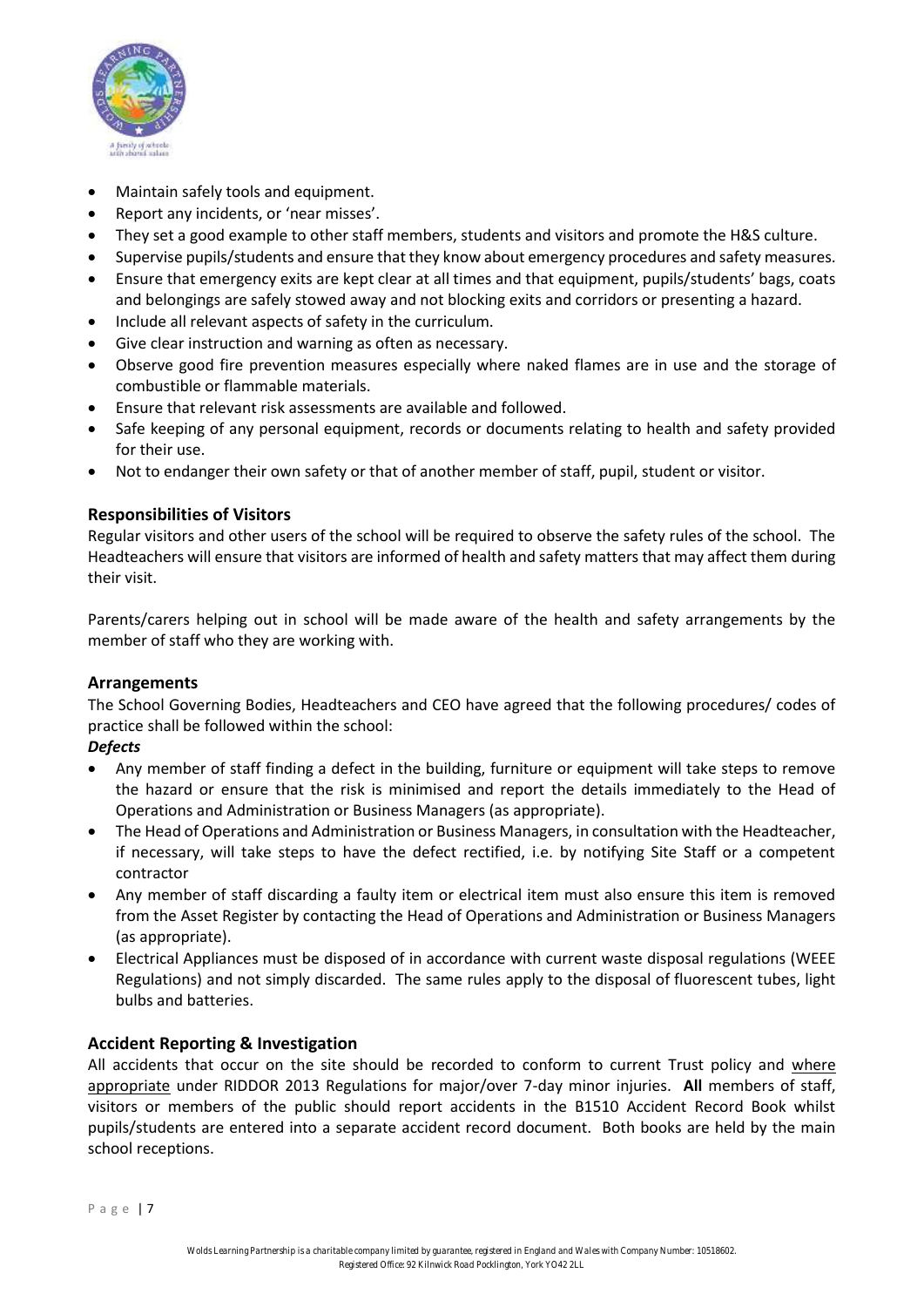

In addition to the recording of the accident in the appropriate record book further notification to the HSE might be required under certain circumstances. Accidents of a particular nature will be investigated as a matter of routine and statistics provided for the H&S and Governors Premises or Resources Committees, indicating type/nature and cause, enabling managers to identify particular trends and to act upon and reduce future incidents in a proactive manner.

## **First Aid Provision**

The Wolds Learning Partnership provides accommodation and services for education, sport in the community and extended schools. In doing so the WLP acknowledges that throughout a normal working day (0600-2200) and at weekends/holidays a significant and varied number of adults and pupils/students can be present on site at anytime.

Groups of people generally fall into the following categories:

- Staff (employees)
- Pupils/students
- Persons with disability
- Visitors/Sports Facility users
- Contractors

In recognition of this and in line with current guidance the WLP has made the following general first aid provision for all persons while present on site:

- During the normal school day a duty first aider is available to attend incidents supported by additional key staff in high risk areas.
- All off site trips/visits Dependent on the size of the group, at least one first aid trained member of staff supports trips & visits whilst away from school.

All first aid training requirements, including any identified refresher training, will be arranged by each school within the WLP. Training will only be provided by WLP recognised and approved organisations.

## **Medication**

The WLP will take reasonable steps to store medicines and make them available to the pupils/students for whom they are prescribed. There are, however, no legal or contractual requirements for teachers or staff to administer medication. If pupils/students cannot manage, parents/carers should be offered the facility of coming into school. If this is not possible, first aid staff may volunteer to help. However, any member of staff volunteering should have the necessary training made available and documented. Where, regular, demanding needs are required or recognised as part of a pupil/students care plan, special arrangements may be made via the school nurse or other support services.

To ensure first aid staff are kept informed of pupils/students with specific medication needs, the SIMS database will be maintained with up to date medical records using the appropriate section or folder attachment, for treatment plans and other relevant documentation.

## **Infection Control**

The WLP will help to prevent the spread of infectious disease by following the guidance and recommendations published by the Public Health England (PHE) particularly in relation to the statutory reporting of diseases to the Local Authority/HSE and following the recommended periods of absence for staff and pupils/students diagnosed by a medical practitioner.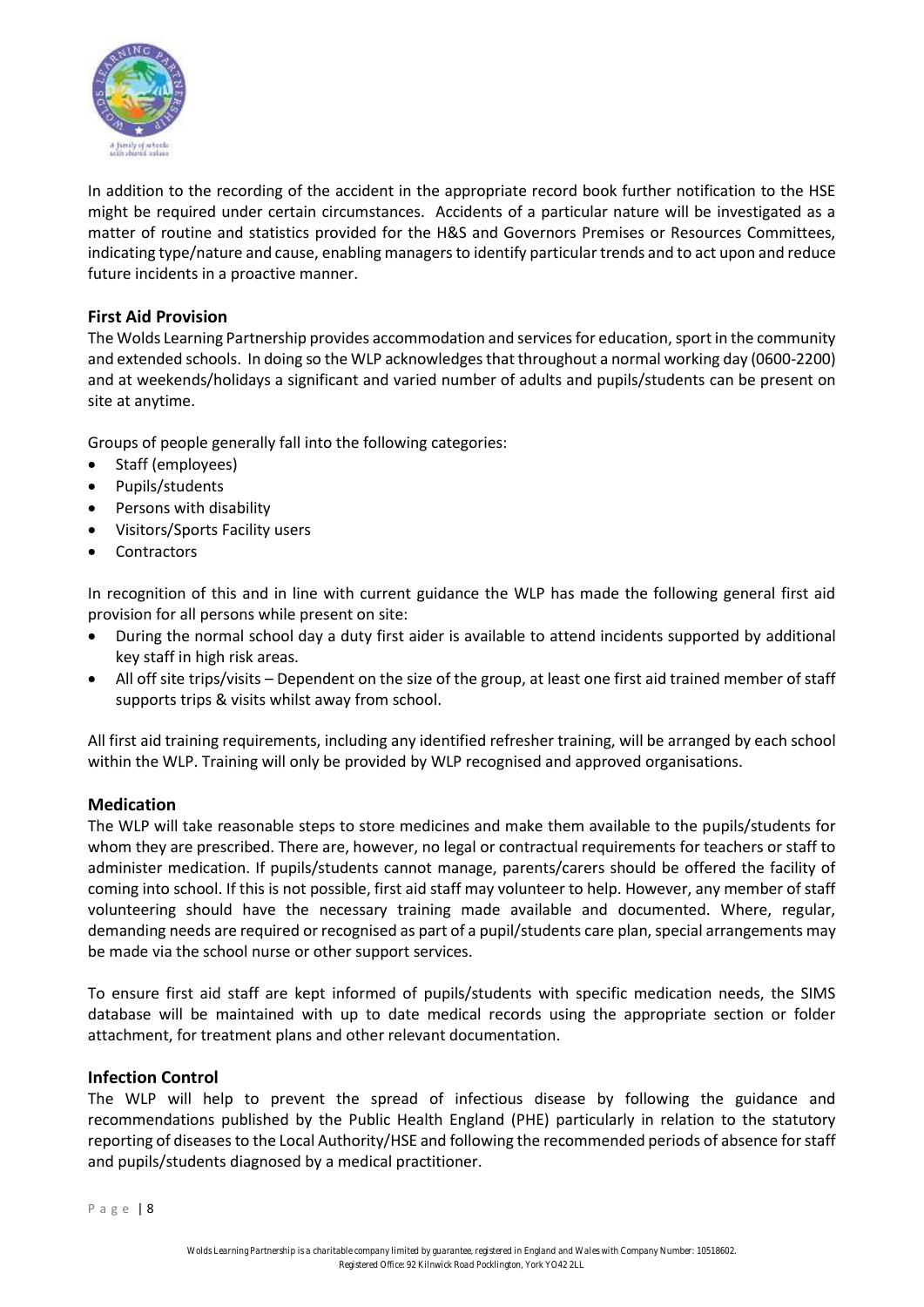

## **Electricity at Work Electrical Safety – Code of Practice**

Our schools has currently opted into a service level agreement for Building & Related Services and specifically the measured term contract that ensures the appropriate frequency of inspection and/or testing of electrical equipment based on type, use, environment and category recommended in the IEE 17<sup>th</sup> Edition Wiring Regulations. The provider holds an electronic register under the same contract itemising each appliance and details of inspections/tests carried out. Items of electrical equipment over 12 months old are subject to annual testing and should display a valid test sticker. If this is not visible, the appliance should be considered unsafe for use and quarantined until retested.

Items of equipment that fail inspections or tests should be electrically immobilised (e.g. fuse or plug removed by the contractor) to prevent further use and quarantined where practicable to do so. The Head of Department, Area Leader or Manager responsible for the equipment must ensure that arrangements have been made for repair of disposal once notified of its fault condition.

To maintain consistency of testing and electrical safety no member of staff, pupil/student, visitor, hirer or contractor shall introduce any item of mains electrical equipment that does not conform to CE or BS standards and that does not hold a valid test certificate/sticker.

When using any item of electrical equipment staff should be vigilant for:

- Damage to plugs and switches.
- Damage to leads.
- Correctly fitted connectors and displaying a valid test/inspection sticker.
- Coloured insulation of the internal wires not showing at plug or appliance.
- Damage to outer case of equipment.
- Signs of overheating.
- Signs of liquid spillage or entry of foreign materials, ventilation ports not blocked.
- The appliance is being used for the purpose it was designed for.

Stage lighting and emergency lighting will be tested annually, six monthly and monthly under the terms of the current cyclical contract and logs maintained in the appropriate log by the Premises & Safety Manager or deputy.

The whole site fixed wiring will be examined and tested over a 5-year period.

**Electrical Certification** – Only approved and authorised electrical contractors will be permitted to work on electrical installations or equipment on the WLP premises. All repairs, installations and testing must be supported by the contractors National Inspection Council for Electrical Installation Contracting (NICEIC) certification, which will be held for each school by the Head of Operations and Administration and/or Business Managers.

Electrical equipment offered for sale or gratis to any establishment in the WLP must have been electrically tested and have a traceable service history. Generally it should **not be** part of the school policy to purchase or accept used equipment without due consideration as tracing service history, electrical integrity and fitness for purpose might be difficult to ascertain without incurring unforeseen costs and risk to safety.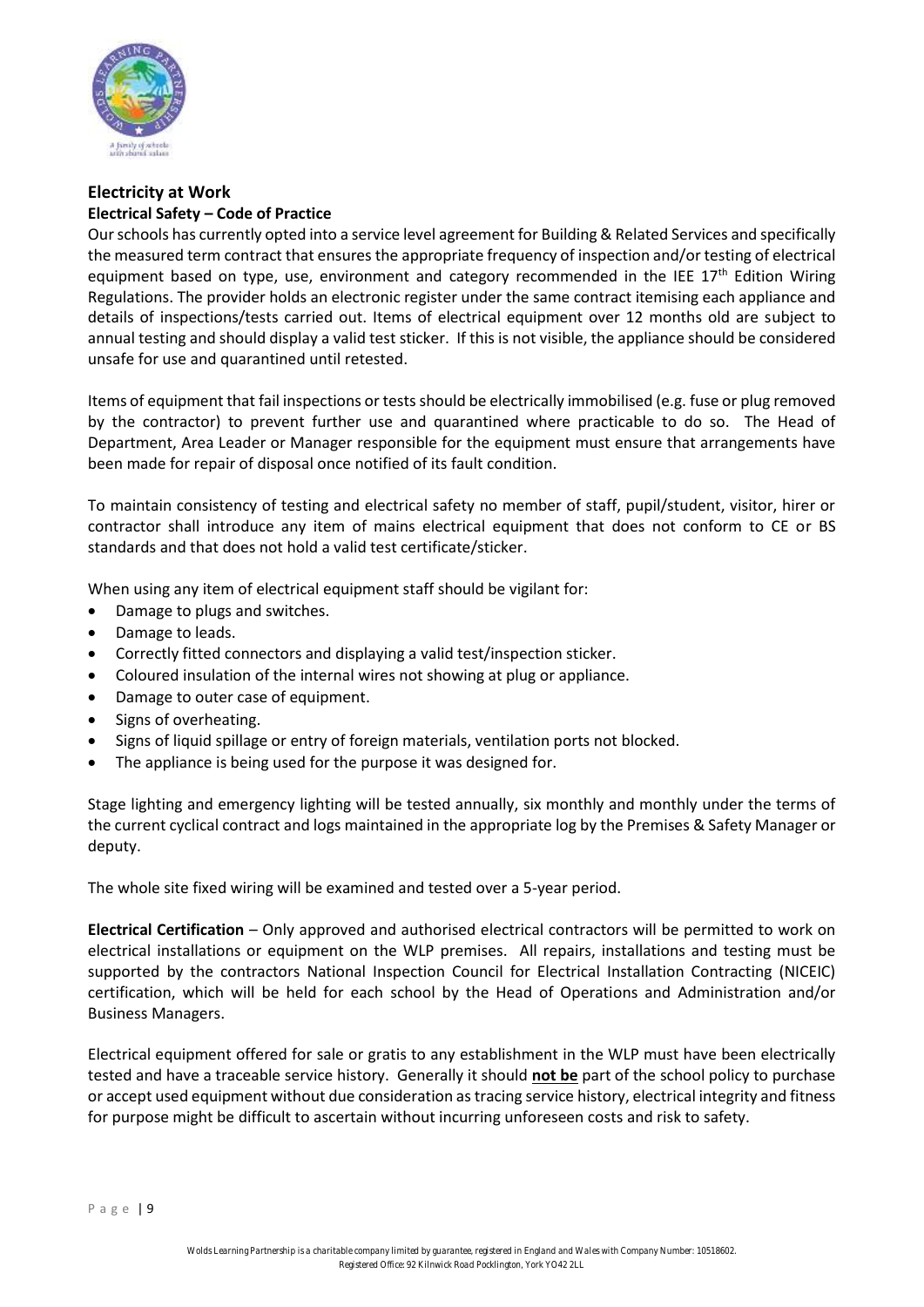

## **Circuit Breaker resetting and testing**

Many electrical distribution panels exist across the WLP sites and access to these is strictly controlled by either panel locks or room locks. Under no circumstances should any member of staff, pupil/student or visitor (with the exception of a qualified electrical contractor) attempt to reset a tripped breaker unless they have been trained and authorised, in accordance with the Electricity at Work code of practice, by the Head of Operations and Administration or Business Managers. This will normally be restricted to premises staff & ICT technicians.

Trip & reset testing of RCBs will be undertaken by trained premises staff on all identified distribution panels over a 6-8 week cycle. Fused LV & HV circuit distribution is only to be investigated by a qualified electrician and NO member of staff must attempt any access or maintenance of this areas.

## **Use of Extension Reels & Leads**

Due to the significant hazards & risk associated with incorrect use of this type of equipment (fire, trip hazard & electrocution) **extension reels** (where cable is stored on a drum or cylinder) are not to be used for general purposes at any location throughout the WLP. The only departments authorised, under strict control, are Premises & ICT and then only for a specific task and must not exceed 15 metres in cable length and be registered & tested items. Staff with budget responsibility are **NOT** to procure such items for departmental use and any extension reels found within departments or during inspections will be removed. **Extension leads** (CE approved, up to 4 gang with no more than 2 metres of cables) are approved for short term or temporary use but must not be overloaded with the addition of adaptor blocks or heavy loads. They must never be linked together to extend capacity or length and permanent solutions must be investigated where short term use is approved.

## **Maintenance Arrangements**

## **Inspections & Examinations - Compliance**

Many items of plant and equipment are subject to statutory inspections and examinations to ensure their safety and integrity are not compromised and site users put at unnecessary risk. To ensure the safe efficient and effective operation of plant and equipment regular inspection and testing of statutory and non – statutory will be carried out including:

**Statutory** 

- Gas safety (appliances & heating).
- Electrical equipment and services.
- Local exhaust ventilation including fume cupboards.
- Pressure systems.
- Lifting equipment (LOLER regulations).
- Fire-fighting equipment & fire alarms.
- Emergency lighting.
- Ionising radiation sources.
- Passenger lift equipment.
- Access equipment.

## Non-Statutory

- Heating appliances.
- Lightning conductors.
- Access barrier equipment.
- Machinery safeguards.
- Sports & Gym equipment.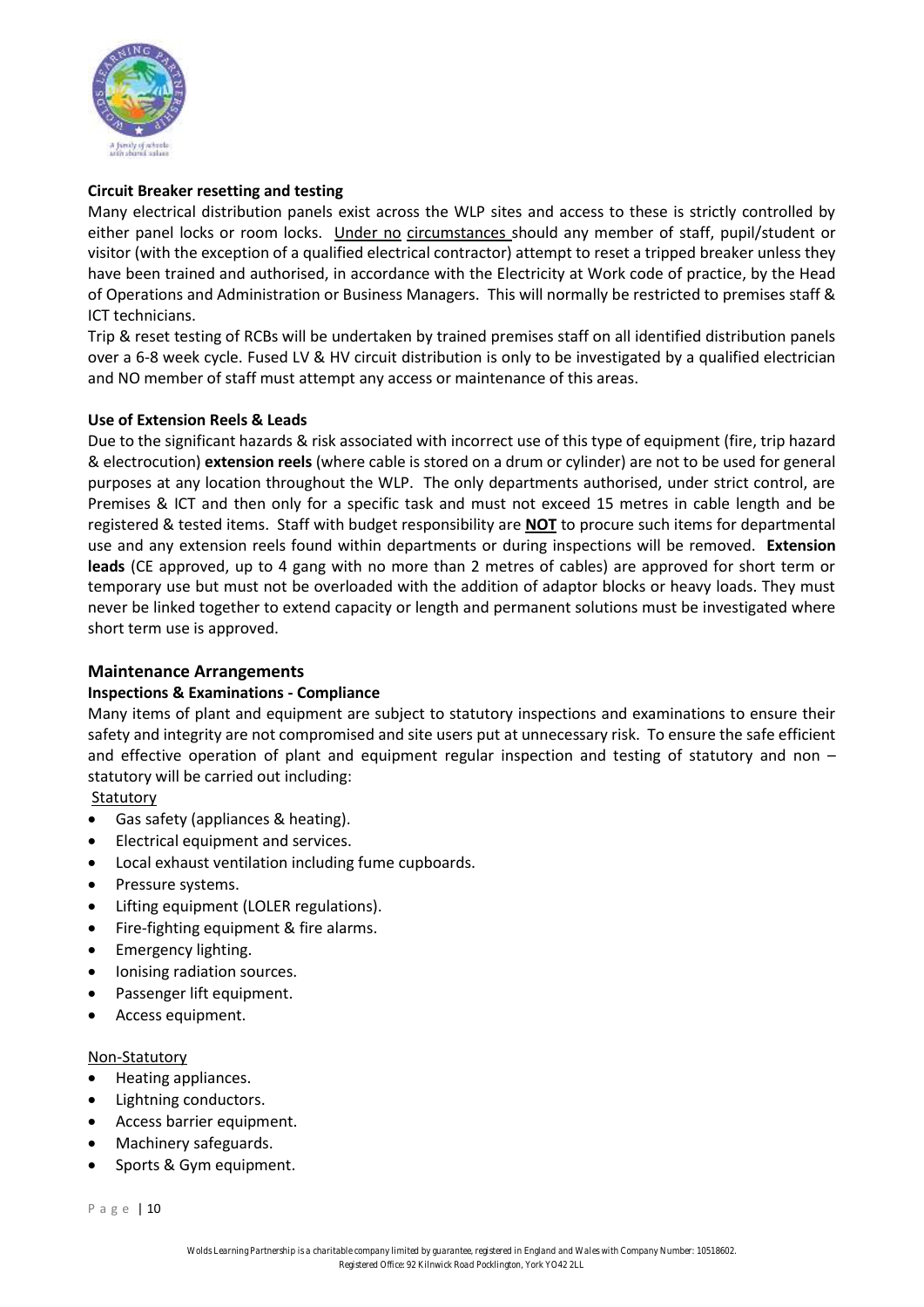

*The above lists are not exhaustive and may require review or modification* 

Arrangements for inspection and examination will be undertaken by the Head of Operations and Administration/Business Managers, in consultation with the Headteacher, using the agreed cyclical measured term contracts or approved contractors. In addition, a planned maintenance programme for site buildings and infrastructure will be produced annually and with due consideration of each schools' facility plan for the safe maintenance and upkeep of facilities.

Maintenance defects resulting from site inspections or defect reports that have direct health and safety implications, and where budget or time constraints prevent action, will be logged by the Head of Operations and Administration and/or Business Managers and made available to the Governors once per term. Longterm actions and high expenditure defects or repairs will be added to each schools facility plan H&S section and reviewed as part of this plan.

## **Contractors & CDM**

The school will use only approved contractors for the repair, installation, construction, maintenance, inspection and testing of buildings, infrastructure and equipment (see premises approved contractor's list and requirements under current Disclosure and Barring Service rules – DBS).

CDM Construction (Design & Management) Regulations 2007 place the duty upon clients, agents, designers' contractors and CDM coordinators to ensure health and safety is coordinated and managed throughout all stages of any construction project and where necessary the appropriate notifications made to the HSE. The WLP must seek specific guidance during the planning of any projects that require CDM regulations to apply and when acting solely as clients ensure that a qualified CDM coordinator is appointed to the project at the earliest opportunity and specified in any JCT or equivalent contract of works.

Contractors working in confined spaces or using heat as part of a maintenance process must first obtain a permit to work from the person responsible for premises & safety in individual schools, who will be responsible for issues, cancellations a recording of documentation.

Contractors working at height or engaged in work of a hazardous nature must produce and present a method statement containing significant risk assessments and safe working systems, before any work commences. The WLP, in turn shall make available any suitable risk assessment necessary for a contractor to engage safely in their work whilst on site. Health and safety advice and other site protocols are made available to contractors at the time of placing any orders or contracts and initial brief or prestart brief will include the main safety topics on site arrival.

The school reserves the right to **stop any contractor working** (without financial penalty) if they consider their actions or omissions to be dangerous or placing themselves or others at risk. Work will not recommence until health & safety matters have been fully addressed.

## **Maintenance and upkeep of Records**

The Head of Operations and Administration or Business Managers will be responsible for the maintenance and upkeep of all building & construction health and safety files. In addition all original inspection, test, and examination records relating to statutory and non-statutory work will be retained on file in each school office of the WLP.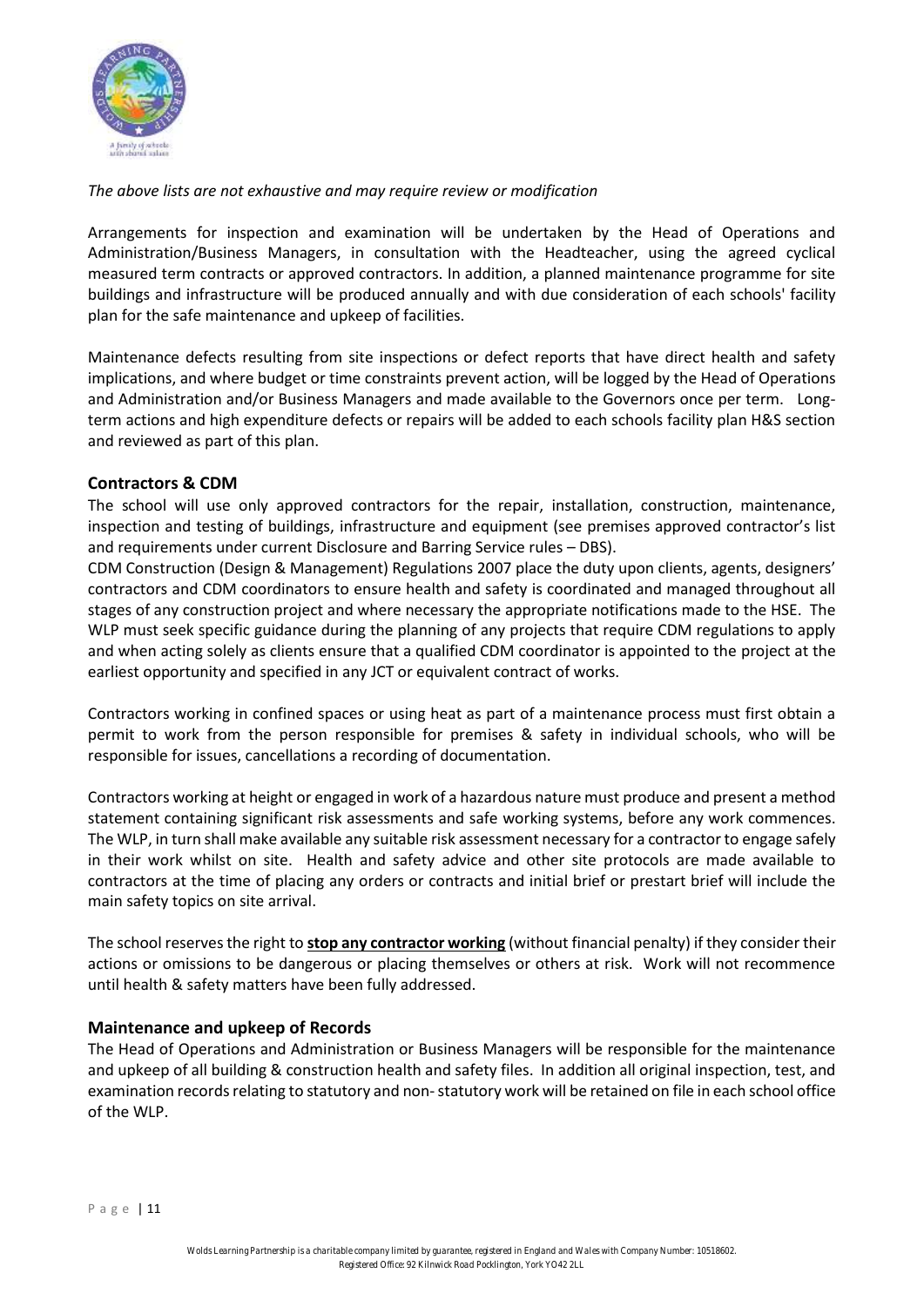

## **Asbestos**

If any school in the WLP contain areas where asbestos or low-grade textured asbestos finishes are contained. These areas need to be identified and surfaces encapsulated to make them safe. Asbestos surveys should be undertaken and reports made available to staff & contractors. Periodic reminders will be given to staff particularly about prevention and reporting of damage to ceilings and finishes. Annually, condition survey reports will be updated following a full site inspection of encapsulated surfaces for deterioration. **All contractors** working on site, irrespective of location/type of work must be briefed by the Head of Operations and Administration or Business Managers (where appropriate) and the asbestos register signed at the same time as the H&S brief. Any concerns regarding the risk from asbestos contained within any of the site buildings or area should initially be directed through the Headteachers, Head of Operations and Administration or Business Managers.

In addition to an annual condition survey report, every 3 years a full type 2 survey will be undertaken by a suitably qualified surveying company to consolidate any existing reports and detail actions required/taken.

Whenever unrecorded asbestos is located or might be suspected work or activity within that area is to cease until full testing and confirmation has been completed.

## **Asbestos Management plan**

In addition to the building condition survey, the school will maintain an Asbestos Management Plan detailing our approach to safe and effective management of asbestos containing materials held within the premises. The Head of Operations and Administration has responsibility within this area.

## **Medical Surveillance**

The WLP will **not employ** its own staff to work with any form of asbestos materials as it cannot demonstrate the knowledge competency or skills to meet the stringent requirements of the licence application. To ensure that any other person working with asbestos meets the current medical surveillance requirements the school will, in every instance, use a specialist licenced contractor for notifiable and non- notifiable asbestos works who can demonstrate the necessary documentation and recording of their own staff medical checks.

## **Compliance & Notification**

In all instances involving asbestos works, the Wolds Learning Partnership will consult with their appointed representatives under the terms of any SLAs with regards to specific work procedures and compliance matters.

## **Legionnaires Disease**

Legionellosis is not usually perceived as a risk in mains water supplies however, when temperatures are between 20 to 45 degrees centigrade in plant, tanks and caloifiers or water is allowed to stagnate in deadlegs or unused systems the risk of legionella pneumophila colonising is greatly increased.

To safeguard against the risk to health the school has adopted a Water Hygiene Management control system that ensures risk assessment is carried out on each building to comply with HSC ACOP L8 and that recommended measures for prevention and control are put in place.

Annual and bi-annual maintenance is undertaken by an approved contractor who is responsible for assessment, inspection/examination, sampling, treatment and notification of remedial works. Site staff undertake intermediate maintenance which includes water run off checks; temperature readings and periodic disinfecting/descaling shower heads.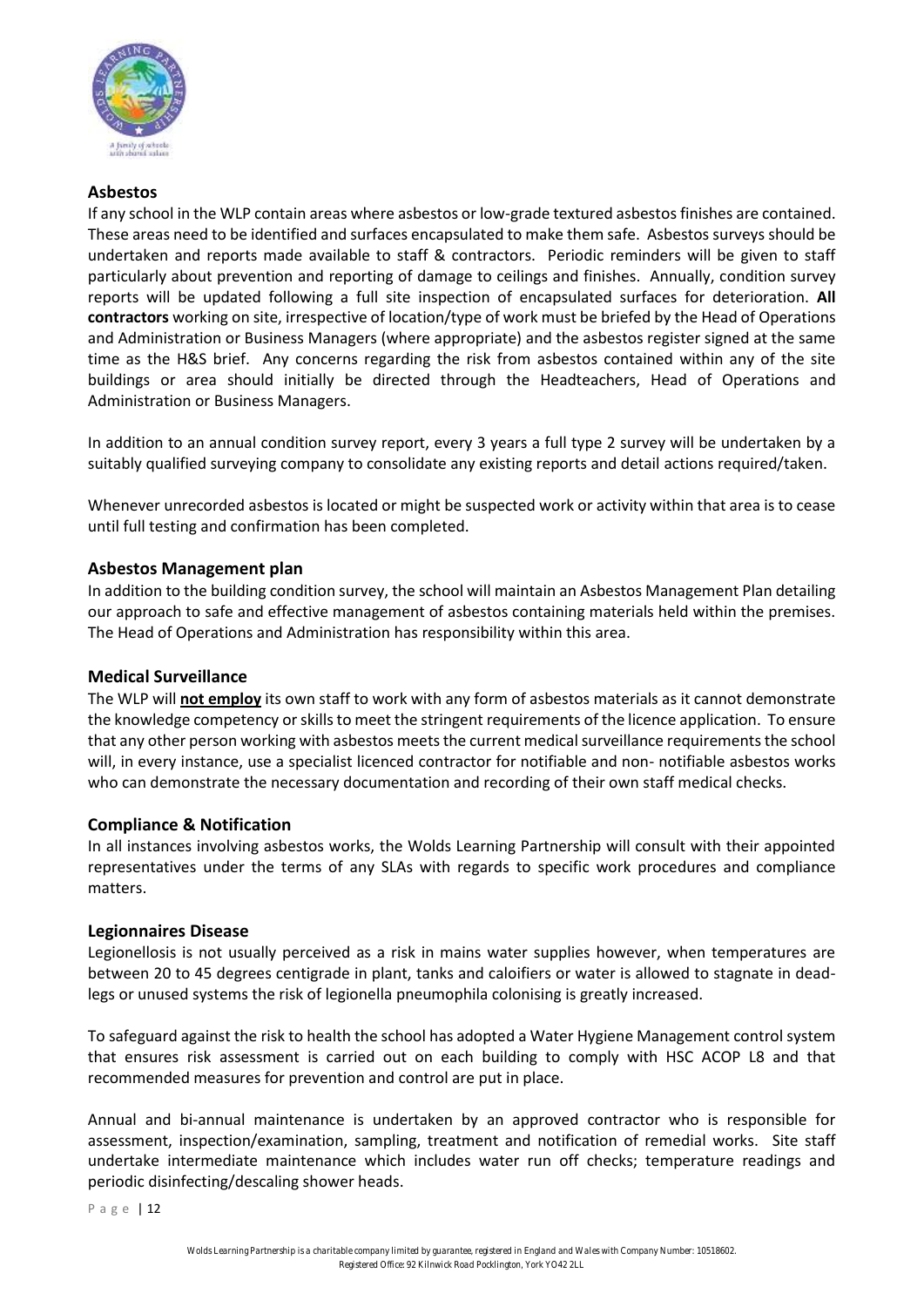

A log book for each school should be held by the Head of Operations and Administration or Business Managers who is responsible for ensuring that water hygiene works are undertaken and documented in line with the terms of the maintenance contract, provided by the cyclical contract, and any remedial action recommended by the contractor

## **COSHH (Control of Substances Hazardous to Health)**

The Wolds Learning Partnership is alert to the need to limit the use of any hazardous substance and use alternative and safer substances where possible. Department managers using substances potentially hazardous to health within their area of responsibility must first carryout a risk assessment to ascertain the suitability of each product and provide safe storage, control and access. COSHH data sheets for each product must be retained, reviewed and made available for every potential hazard. Control of substances in practical subjects such as science and technologies should be done following procedures and recommendations made in CLEAPSS (Consortium of Local Education Authorities for the Provision of Science Services).

Purchasing of chemical products and cleaning materials should only be done through companies that produce correct health & safety documentation and labelling systems as part of their procurement process. Under no circumstances should staff, visitors or students bring or use on site, any product purchased from a domestic retailer. Staff are periodically reminded about COSHH materials and advised that if in any doubt or unsure of a products use or suitability not to use that product and report their concerns.

## **Access Equipment**

Staff are reminded that they should only use approved procedures and equipment to put up displays and access higher-level shelving. Consideration should be given to the appropriate clothing and footwear necessary. Risk assessments relating to working at height are available and should be followed at all times. Access equipment is to be annually registered and inspected under the terms of the PUWER Regulations and assessments followed with regards to working at height.

## **Risk Assessments**

Risk assessments must be completed whenever there is the possibility that a hazard or danger might be encountered as part of any work or school activity. All appropriately trained and qualified area leaders, team leaders and line managers with departmental responsibility are to carryout suitable and sufficient assessment of hazards within their area of responsibility documenting any significant findings and making them available to the persons considered at risk. Each risk assessment must be registered, reviewed annually or when circumstances change and might require the provision of additional procedures, safe systems or methods of work.

Staff should inform senior management or safety representatives of their schools if they notice that any risk assessment appears dated or does not deal with the potential risks encountered. It is important to note that expectant and new mothers, offsite visits, staff returning of long term sickness or absence and young persons employed by the school or on work experience should be risk assessed (under the Management of Health & Safety Regulations 1999) and suitable control measures put in place. Advise on risk assessment and generic templates are available from the the Head of Operations and Administration/Business Managers & the HR department.

General risk assessments for site and infrastructure and some departments are available on the school network. A single registered copy of each assessment should also be held by the originator and made available for staff to view as a working copy (*not those that are confidential, these will be held by HR on file*).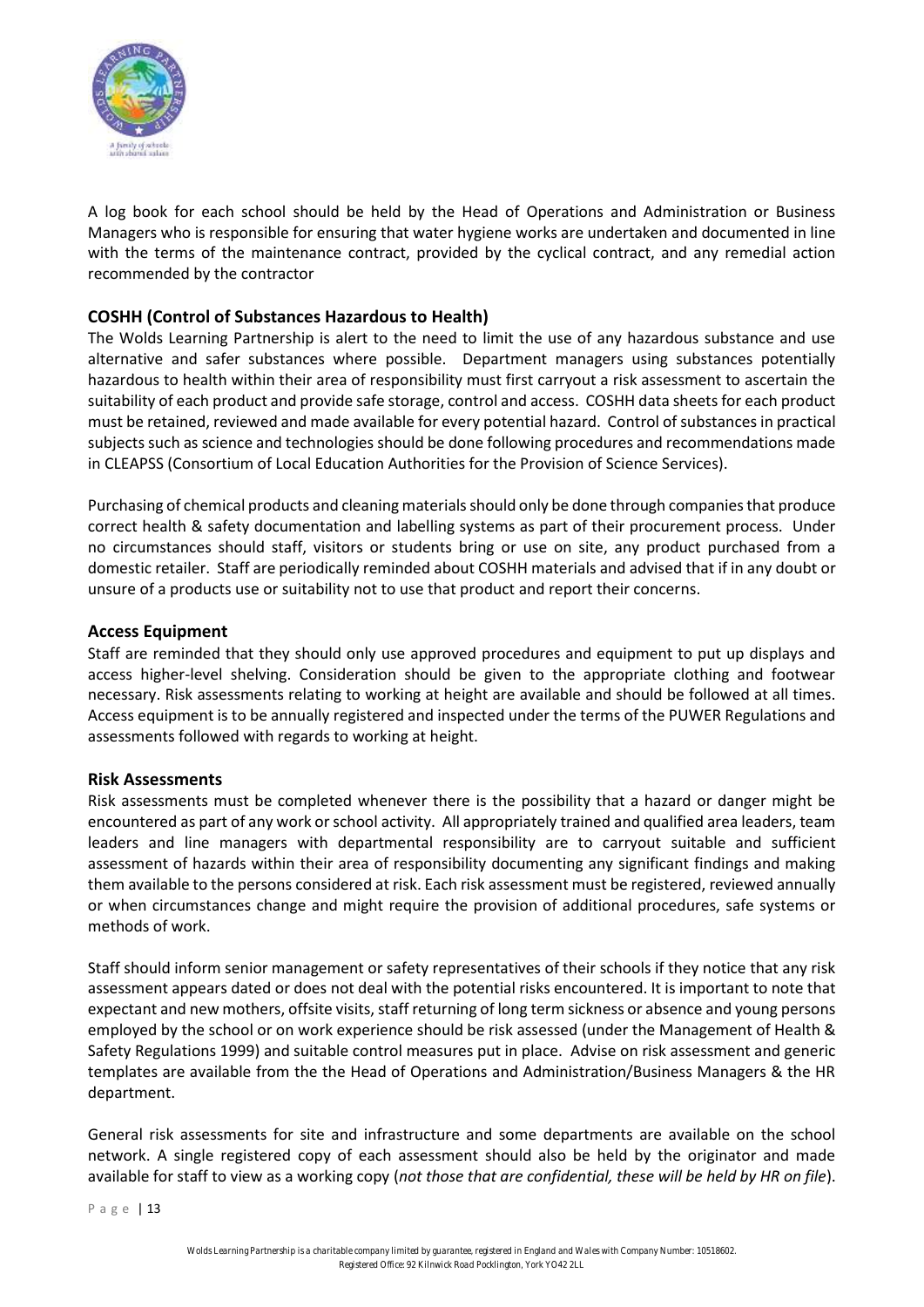

## **Manual Handling**

All members of staff should be aware of manual handling activities involved in their day-to-day activities i.e. the movement of bundles of paper, the reorganisation of classroom furniture, the carrying of books, the movement of audio/ visual equipment and how important correct posture and technique is even with small a seemingly insignificant loads. However, where there is considered to be a significant risk to health caused by heavy and repetitive lifting or handling operations, the manager with departmental responsibility must undertake a full assessment of the task using the guidance provided by the risk assessment tool (MAC) produced by the HSE. Should the assessment identify the need for training or specific equipment then these along with a copy of the assessment must be provided to person carrying out the task. Assessments must be reviewed at least annually or when circumstances change.

Pupils/students should not be permitted to move heavy objects and should only move awkward /light objects with appropriate supervision.

Staff are reminded annually about correct posture when lifting and carrying equipment. All staff should alert senior members of staff if they feel that an action they are involved with is having an affect on their physical health and well-being.

## **Slips, Trips & Falls**

Slips, trips and falls have been identified as the most common cause of injuries looking at the national situation. The WLP is committed to ensuring that incidences of this nature are reduced as far as possible and monitors accident statistics to see if control measures are effective. Current methods employed include:

- A sensible dress policy (footwear) for staff and pupils/students.
- All day cleaners available to deal with spillages.
- Regular cleaning regime.
- Careful selection of flooring materials.
- Regular inspection & spot checks.
- HSE publicity campaign.
- Risk assessments in high risk areas such as dining rooms/corridors.

In addition, staff are encouraged to be vigilant for potential trip & slip hazards and to report any occurrence or concerns to the Premises Team of their schools.

## **Training**

Training is a key function in the WLP Health & Safety policy and all employees will be trained to a level that allows them to work safely and execute any specific role or responsibility they have. As part of the WLP induction training programme all new members of staff (including temporary or part-time) will undertake basic H&S awareness training provided by the school and covering fire, first aid, emergency procedures and general site rules and undertake workplace induction within their department organised by managers. They will also be provided with an individual copy of this policy document.

Any other health and safety or specialist training identified through risk assessment, personal development plans, post requirement or other means shall be provided by the school (e.g. manual handling, fire marshal, fire appliance operation, risk management training). Staff attending H&S training courses must do so in paid work time.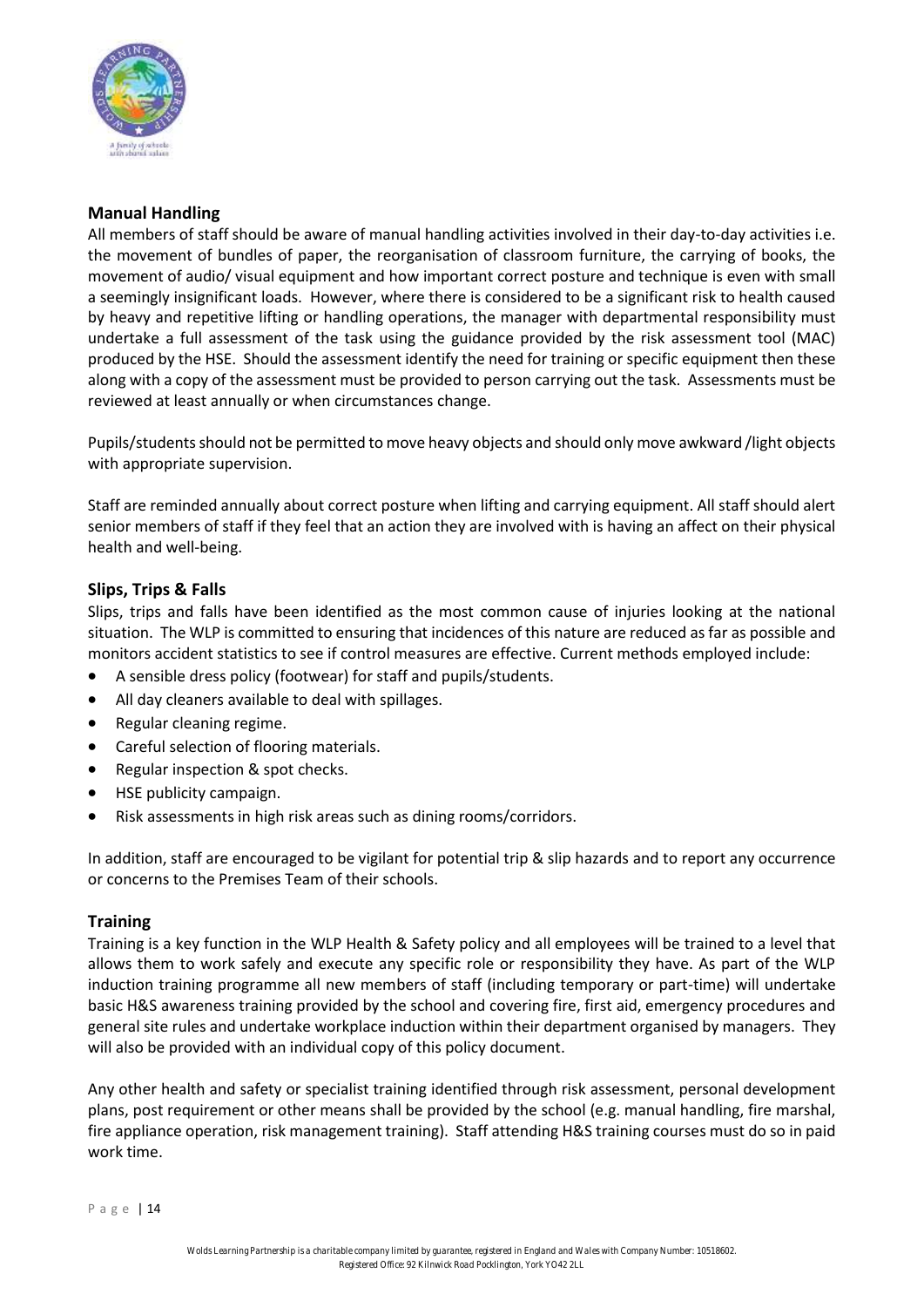

Successful completion of any health and safety training course should be notified to the person in each school that is responsible for updating an individual's training record and for notifying staff when retraining or refresher training is required.

## **Protective Equipment**

The WLP will provide Personal Protective Equipment (PPE) at no cost to an individual providing that a PPE risk assessment has first been carried out and that the assessment clearly identifies:

- The need for the equipment.
- The type of equipment recommended.
- When it is to be used (including any signage).
- Care and maintenance of the equipment.
- Life of the equipment.

Each person given PPE is responsible for its safe use and storage. Failing to wear PPE that has been provided for a specific task may result in disciplinary action being taken against the person.

## **Educational Visits**

Off-site educational visits are an important part of school life. Pupils/students benefit enormously from the opportunity to experience residential and 'days out' at selected venues. However, it is crucial that these visits are prepared well in advance, that risk-assessments are completed and that parents, LA and school staff are involved in the preparation.

The EVC, (Educational visits Coordinator) will help support the planning process of a school visit and will help advise on policy/procedures. Any necessary arrangements, information and preparation are to be completed by the organiser responsible for the pupil/student experiencing the visit. Overall approval for any trip or visit is the responsibility of the Headteacher or CEO.

All residential visits need approval from the governing body and CEO. Further guidance is available from the LA Educational Visits Consultant Taff Bowles.

## **Voluntary Work Experience**

Providing pupils/students with work experience is an important part of the learning process and preparation for further education or career choice. In order to make sure that their experience is beneficial it is important to:

- Follow any work experience risk assessment.
- Ensure an appropriate match between the pupil/student and the activity.
- Ensure appropriate supervision at all times.

## **PE Equipment**

The PE equipment is to be inspected annually. The Head of PE is responsible for arranging this inspection and for keeping a weekly check of whether equipment is fit for purpose. Documentation is to be held by the Head of department and any remedial works, resulting from inspection, carried out.

The PE policy outlines procedures for safe use of equipment. Careful consideration should be given to the use of apparatus. Staff should be particularly alert to the use of equipment by students with disability or behavioural needs. It may be necessary for additional TA support to be given where there are concerns.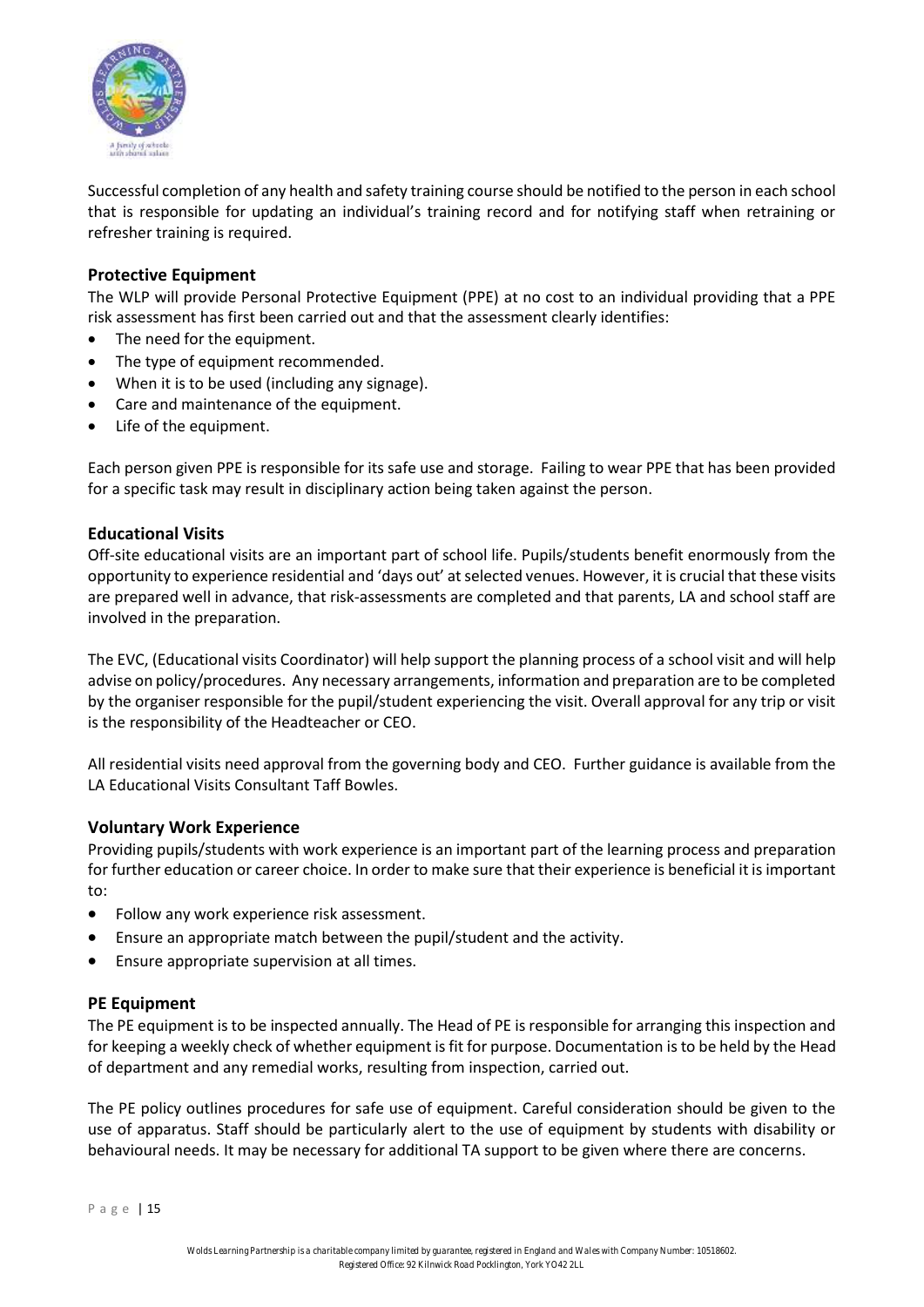

## **Transport**

School bus transport is currently provided by the ERYC as part of their general school bus provision. Health and safety concerns regarding bus condition, behaviour and overcrowding should be directed to the ERYC home to school co-ordinator using the BUSWISE Scheme for further investigation where necessary (www.buswise.co.uk) The school will provide staff to monitor and control student and bus activity on a daily basis.

## **Hiring of Coaches**

Generally whenever buses and coaches are hired for off site visits & trips only approved operators should be engaged and in particular they must have:

- A traceable safety record.
- Seatbelts fitted to all seats on coaches or minibuses.
- Drivers who are DBS cleared.
- A good Health & Safety Record.

## **Minibuses**

Operation of "hired to drive" minibuses is classed as an extension of the workplace with regards to H&S of drivers and passengers. Specific and general information regarding the use of hired in minibuses, driver qualifications, safe operating systems, risk assessments and insurance are to read.

## **Driving for Work or Business Purposes**

Staff and volunteer drivers using private or hired vehicles for official work purposes will be subject to additional checks, terms & conditions, to ensure they meet the necessary safety and legal requirements stipulated by the WLP in exercising its duty of care. Authorisation for business use will only be made by the CEO or Headteachers once documentation has been completed & checked by the required staff. Staff must read the additional guidance below.

• Security, Travel and Personal Safety Guidance.

## **Snow & Ice Arrangements**

During Ice and snow conditions the first priority will be to clear and maintain **footpaths** leading to and from buildings, the Bus Park and drop off loop. The Head of Operation and Administration /Business Managers in conjunction Premises staff will be responsible for ensuring that sufficient de-icing materials (e.g. salt, conforming to BS 3247 or grit) signage and equipment are available and used to maintain these priority areas for pedestrian use. Only when no further icing or snow is evident or that signs of refreezing have not occurred, should secondary areas such as car parks and sports hard standings be attempted. This should only be done if safe to do so and, during large snow falls, by mechanically contracted services & plant. Staff, pupils/students & visitors are to be encouraged to use only specific paths that have been de-iced and to keep away from untreated surfaces. Areas outside the school boundary remain the sole responsibility of the ERYC with regards to gritting, de-icing and snow clearance.

Snow & Ice clearance must be carried out using the appropriate safe system of work and risk assessment. Should conditions deteriorate to a point where the school, staff or pupils/students are at high risk from adverse weather the Headteacher or CEO shall be responsible for the decision to close the school.

During the winter season and particularly during periods where snow is forecast staff will be provided with a regular weather bulletins (to allow proactive measures to be put in place i.e. preventative gritting) a snow routine & bad weather procedure to ensure they are not placed at additional risk and that measures are put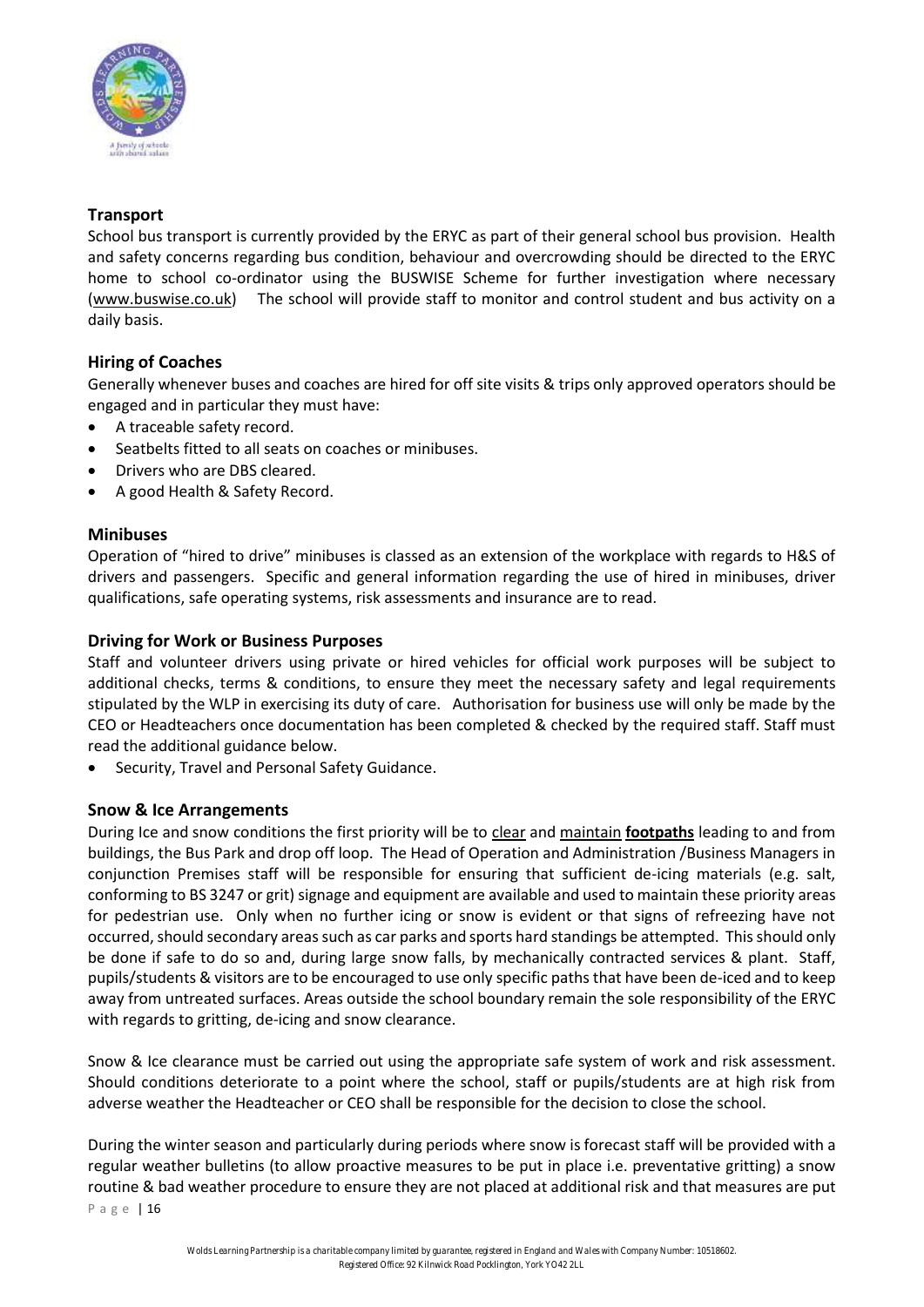

in place to cope with anticipated staff and pupil/student disruption. Parents will be advised via the school closure line, website and radio of any school closure due to significant snow conditions.

## **Safeguarding**

All schools within the WLP will take all reasonable measures to safeguard visitors, vulnerable individuals and young persons, and have in place provisions including policy & procedures to maintain the safety of such vulnerable individuals and young persons for whom they hold responsibility.

The WLP has in place safeguarding procedures that cover:

- Site security vulnerable areas are well supervised, gates and doors secured where appropriate, CCTV, visitors sign in and are escorted.
- Regular visitors are all monitored to ensure they have had enhanced DBS (Disclosure & Baring Service) checks (includes supply teachers, council employees, long term contractors etc).
- Occasional visitors will sign in and be accompanied/or allowed to work in a location secured from pupils.
- Site Intrusion Log.

## **Contractors and Visitors**

All contractors and visitors entering the premises are required to sign in/out and wear a visitors' badge of the appropriate colour. They are to made aware of any important health and safety information or arrangements and particularly fire evacuation, first aid and safeguarding measures. Visitors must be accompanied at all times unless specific H&S arrangements have been made for them and contractors must comply with the terms detailed in the H&S Procedure document.

Members of the public using or hiring the main school facilities are to receive suitable and sufficient H&S information from the member of staff taking the booking especially with regards to fire & first aid provision. Event organisers will be responsible for ensuring that information is passed to their members or course.

## **Display Screen Equipment**

All members of staff who regularly use display screen equipment (as defined in **Appendix A**) and who are classed as habitual users under this will be required to undertake DSE assessment, following the current procedure, to ensure their VDU/ workstation, software and other factors are suitable for them and adjustments made.

If identified as being at risk it is possible to obtain an eye test voucher to ascertain if spectacles are required. If requested, the school will pay every for an eye test providing staff are correctly assessed using the procedure.

Any person who suspects that the use of DSE might be affecting their health should report the fact to their manager in the first instance.

## **Fire, Security & Bomb**

The WLP recognises the importance of having adequate arrangements in place to manage fire, security, and bomb threats within the premises and particularly that:

- Adequate arrangements exist to maintain the appropriate levels of security and for ensuring access and egress arrangements are brought to the attention of all pupil, students, employees, visitors (as necessary).
- The school and contractors must ensure that access, egress and security are never compromised by maintenance or building works.
- An up to date fire risk assessment, an action plan for improvement (where required) and a nominated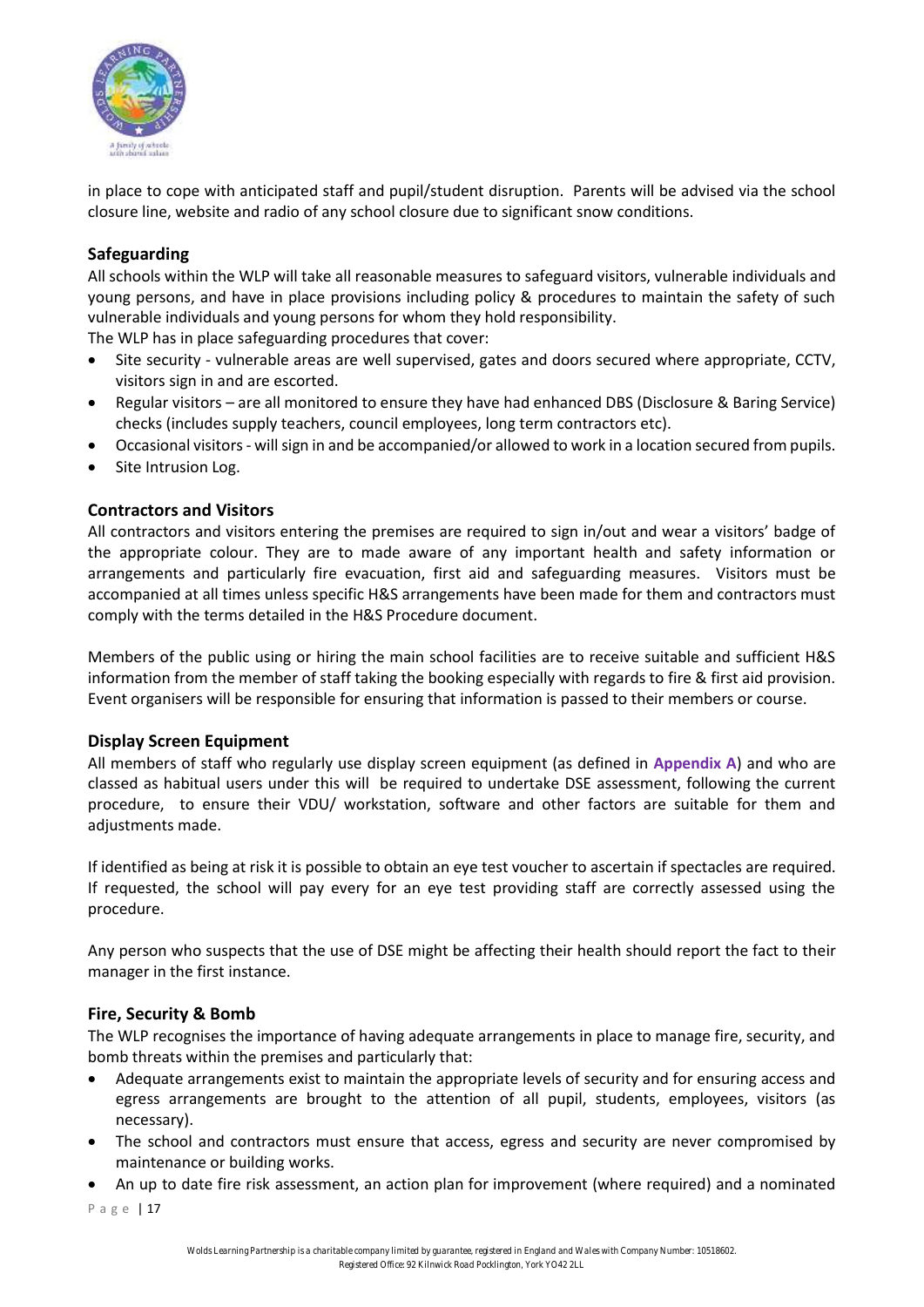

responsible person to take ownership of the fire risk assessment.

- Adequate, clear & concise emergency procedures are available to be followed in the event of an emergency which must be displayed and communicated to all employees and visitors (paying particular attention to vulnerable groups).
- Arrangements to ensure that employees taking on key roles such as fire marshals and wardens are given suitable training to be able to undertake these role effectively.
- Procedures which ensure that all security and fire systems are maintained and tested in accordance with the legislative and legal requirements.
- Key staff are identified & trained in the safe selection and use of fire fighting.

Fire drills are held termly and will on occasion include:

- The blocking of an exit.
- The removal of a pupil or student to test effectiveness of accounting checks.
- Lunchtime drills.
- Evacuation of a disabled person from a refuge point.

## **Tests and checks**

| Daily                     | On arrival                                                            |
|---------------------------|-----------------------------------------------------------------------|
| (Caretaking Staff)        | Exits and routes to remain unobstructed                               |
|                           | Exit doors unlocked                                                   |
|                           |                                                                       |
|                           | Main fire panel working                                               |
|                           | On leaving                                                            |
|                           | Electrical equipment disconnected or switched off                     |
|                           | Exit and windows adequately secured                                   |
|                           | All fire doors closed                                                 |
| Weekly                    | Test selected fire alarm call points and fire alarm systems (barrier, |
| (Caretaking Staff)        | shutters etc) event mode switching and record in fire log             |
|                           |                                                                       |
|                           |                                                                       |
| Weekly                    | Check battery maintenance and operation of any types of radio/ pagers |
| (Caretaking Staff)        |                                                                       |
| Monthly                   | Check extinguishers are in the correct place and serviceable          |
| (Caretaking Staff)        |                                                                       |
| Termly                    | Practices                                                             |
| (Headteachers)            |                                                                       |
| Six monthly               | Check emergency lighting and record in log                            |
| Annually                  |                                                                       |
| Monthly                   |                                                                       |
| <b>Annually Quarterly</b> | Maintenance of alarm system                                           |
|                           | Check door closers all in order                                       |
|                           | Fire notices are contained in each room                               |
|                           | Annual inspection of fire extinguishers                               |

## **Fire Risk Assessment**

Fire Risk Assessment of all buildings will be undertaken at least once every three years and documentation held by the Head of Operations/Business Managers.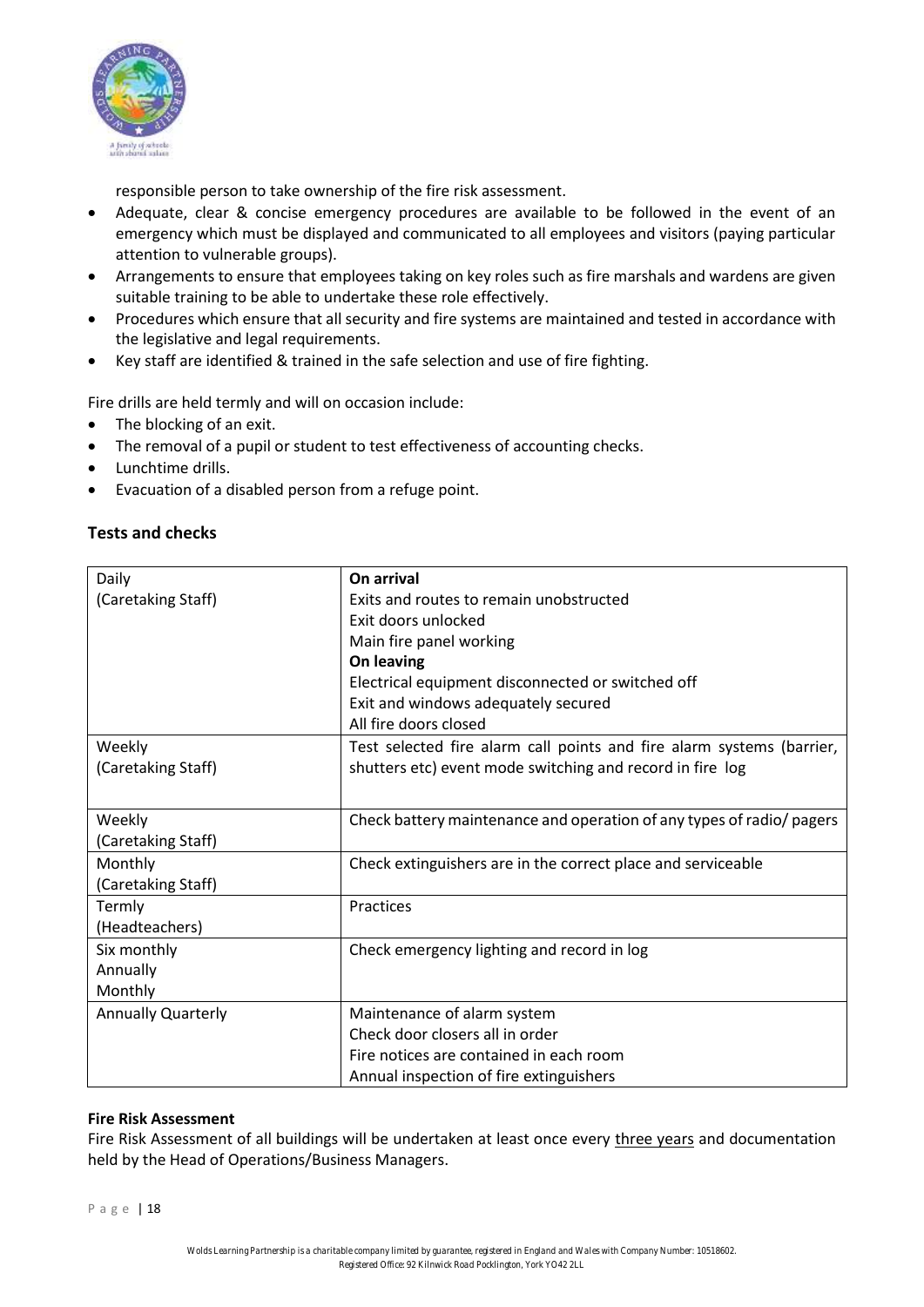

## **General**

Daily, weekly, monthly and annual building & escape checks will be undertaken by the Premises & Safety Manager (or deputy) with significant findings documented and actioned in the appropriate Building Fire Safety Log Books. Waste paper and other flammable materials temporarily stored outside the buildings awaiting disposal, are to be protected in such a manner as to prevent the likelihood of them being used in an arson attack on the premises. Management procedures for this are to be found in the Management of Waste Containers Procedure document.

## **Fire Safety**

Good fire safety practice is vital within any organisation and we all have an obligation to co-operate in ensuring that good standards are met, and kept!

## **Always ensure good house-keeping practice.**

- DO NOT use WEDGES to hold doors open.
- In the event of a fire, doors form an intrinsic part of a building's ability to resist its spread.
- TURN-OFF any ELECTRICAL EQUIPMENT when not in use.
- Ensure that all electrical items are in good condition, physically stable, e.g. that the legs or stands of fans and heaters are undamaged, and in particular note the condition of their cables. If cables are cut, scored, appear worn, do not use but un-plug and notify Reception/Caretaker immediately and put the item in a place where it cannot be used.

**FIRE CAN KILL**, destroy property and cause serious long-term damage to the workplace and staff members. Fire is a combination of:

- **Flames.**
- **Heat.**
- **Smoke**, which obscures vision, irritates the eyes and affects breathing.
- **Hot gases,** that burn the nose, throat and lungs.
- **Toxic fumes**, that kill in seconds.

## **What you need to do is:**

- Practice and promote fire prevention.
- Be aware of fire hazards where you work.
- Know about fire precautions in your workplace.
- Know where your nearest fire alarm points are.
- Know where your nearest fire extinguishers are.
- Know your escape routes.
- Know what to do if fire breaks out.

## *IF YOU HEAR THE FIRE ALARM:*

- **On hearing the fire alarm EVERY PERSON in the school shall leave the buildings by the shortest route to and go to the muster point areas and assemble as follows:**
- **Do not stop to pick up personal belongings.**
- **Do not use any lift.**
- **Do not run.**
- **Do not return to the building until you have been told to by the Fire Co-ordinator.**
- *Do not fight any fire unless you have been trained on what action to take and what extinguisher to use.*
- *NEVER TACKLE A FIRE ON YOUR OWN – NEVER PUT YOURSELF AT RISK*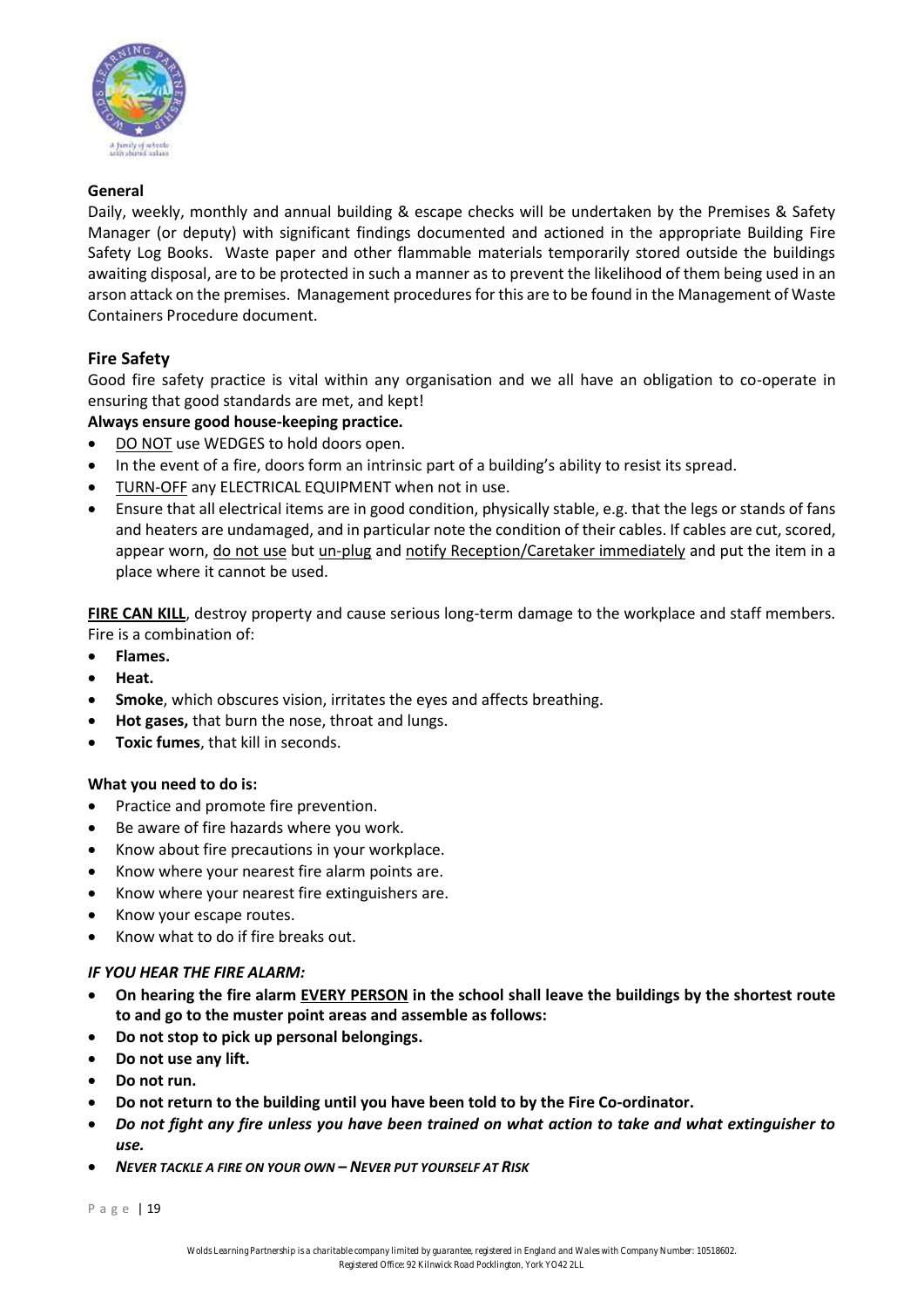

#### *FIRE EXTINGUISHERS*

## **WATER (Red Band)**

#### *Suitable for most fires except those involving electrical equipment and flammable solvents.* Direct jet at the base of the flame and keep it moving across the area of the fire. Seek out any hot

spots after the main fire is extinguished.

A fire spreading vertically should be attacked at its lowest point and followed upwards.

## *CARBON DIOXIDE – CO2 (Black Band)*

## *Suitable for fires involving flammable liquids or electrical apparatus*

On fires involving either liquids in containers or spilled liquids direct the jet or discharge horn towards the near edge of the fire and with a rapid sweeping motion drive the fire towards the far edge until all the flames are extinguished.

On fires in electrical equipment, switch off the current and then direct the jet or horn straight at the fire. Where the equipment is enclosed, direct the jet or horn into any opening.

## **FOAM (Yellow Band)**

## *Suitable for most fires, except fires involving live electrical apparatus.*

Direct jet at the base of the flame and keep it moving across the area of the fire. Seek out any hot spots after the main fire is extinguished.

A fire spreading vertically should be attacked at its lowest point and followed upwards.

## *DRY POWDER (Blue Band)*

## *Suitable for fires involving flammable liquids or electrical apparatus.*

On fires involving either liquids in containers or spilled liquids direct the jet or discharge horn towards the near edge of the fire and with a rapid sweeping motion drive the fire towards the far edge until all the flames are extinguished.

Fires in electrical equipment: switch off the current and then direct the jet or horn straight at the fire. Where the equipment is enclosed, direct the jet or horn into any opening.

## **Security**

## **Staff working alone in the building**

If you are working alone in the building or in an isolated situation, take the following precautions:

- Tell somebody where you are and what time you will be home.
- Ensure that entrances are secure ensure that the main entrance is locked and that you can get out of another door in case of an emergency without using a key.
- If you are the last member of staff to leave ensure that the door through which you leave locks behind you or contact the premises staff.
- If anyone suspicious attempts to enter the building or you see or hear anything suspicious contact the police using the nearest telephone or mobile phone.
- Always be alert when leaving the building.

## **Key holders responding to an alarm**

Please note:

- Always assume an alarm is genuine
- If possible, speak to anyone who has drawn your attention to the alarm or incident to find out if they have any information about what may be happening .
- Take a torch and a personal attack alarm with you.
- Take a mobile phone.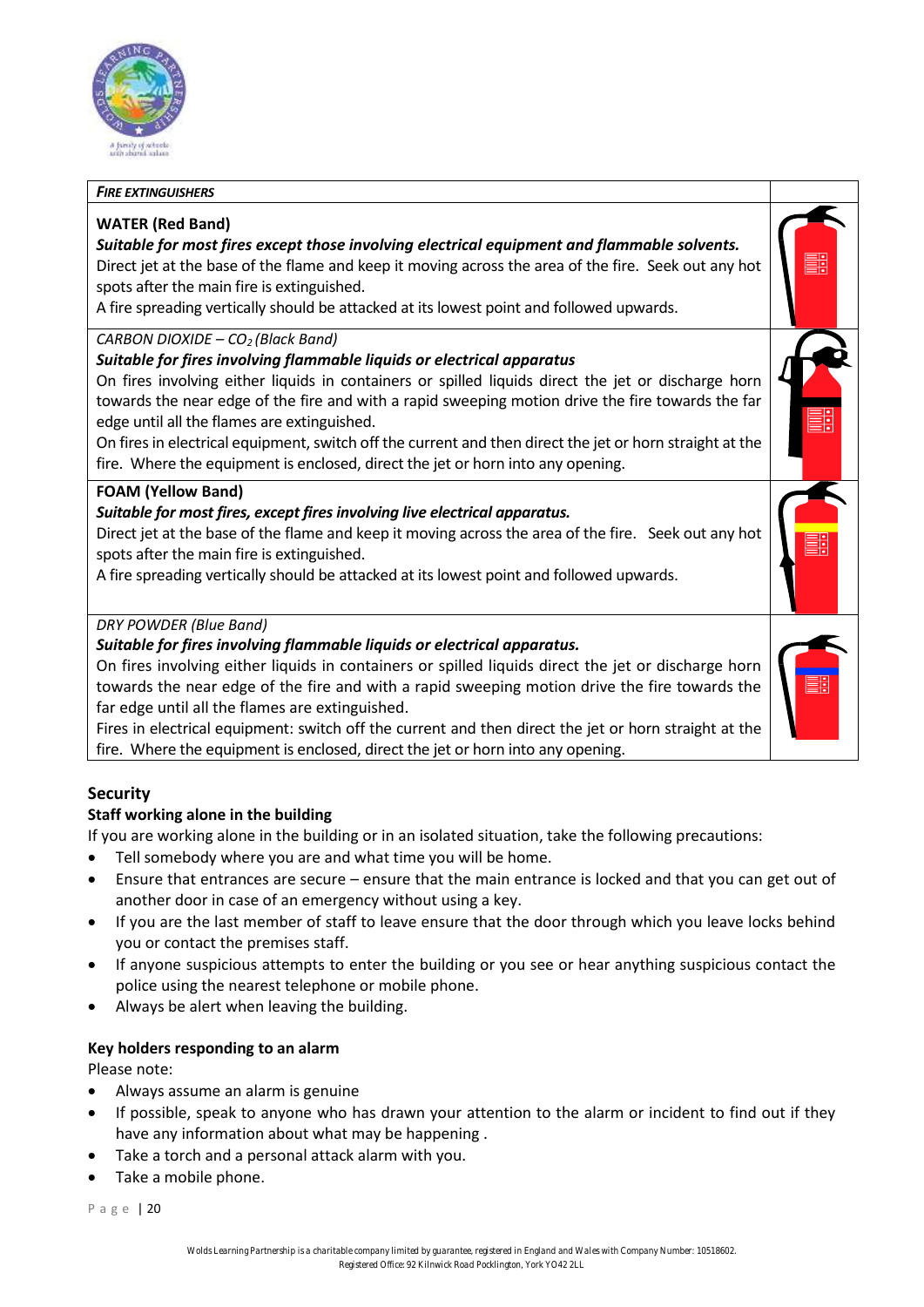

- Look outside your own home before going out in case someone is watching you leave.
- Tell someone where you are going and how long you are likely to be.

If the police are attending the incident then wait for the police to arrive before entering the site.

If the police are not attending:

- Never confront an intruder or approach or enter a building if you think an intruder may be in there. **Call the police and wait outside the premises**
- Do not enter or approach a building on your own if you are concerned for your safety requested additional staff to assist.
- Check from outside of the school and at a distance to see whether there are any signs of an intrusion.
- Check whether there are any unexpected vehicles in the area.
- Make sure you have a mobile phone to summon help if necessary.

## **Key holders managing lettings**

- As far as possible only open up the part of the building which has been hired (allowing safe access of fire exits etc).
- For locking up, return to the building before the hirers leave.
- Check the areas for any hidden intruders before the hirers leave.
- Check for signs of fire, smoke etc.

## **Leaving an empty building**

- Carry out locking up and security checks including a fire check from the inside of the building wherever possible.
- Start the locking up process while there is still staff inside the building.
- Set all alarms.
- Always be on the alert when leaving an empty building in case someone is waiting for you to do so.

## **In the event of trespassers**

Where a person is not immediately recognised as having legitimate reason to be on the school grounds they should be politely asked if they need any help. Assuming the person seems to have a valid reason they should be escorted to the office where they will be asked to sign in and out and be given a visitor's badge.

If it emerges that the person has no right to be on school premises then:

- They should be asked to leave by the nearest school exit and observed until they do so.
- The most senior member of staff available should be informed.
- The details entered into the intrusion log.

If an intruder refuses to leave becomes abusive or seems to present a threat to the safety of others the police should be called without delay.

Should you feel in anyway threatened do not approach but find a safe place and call the police. Don't try to physically remove trespassers from the site or engage in arguments with them.

- Make your point.
- Withdraw.
- Call the police.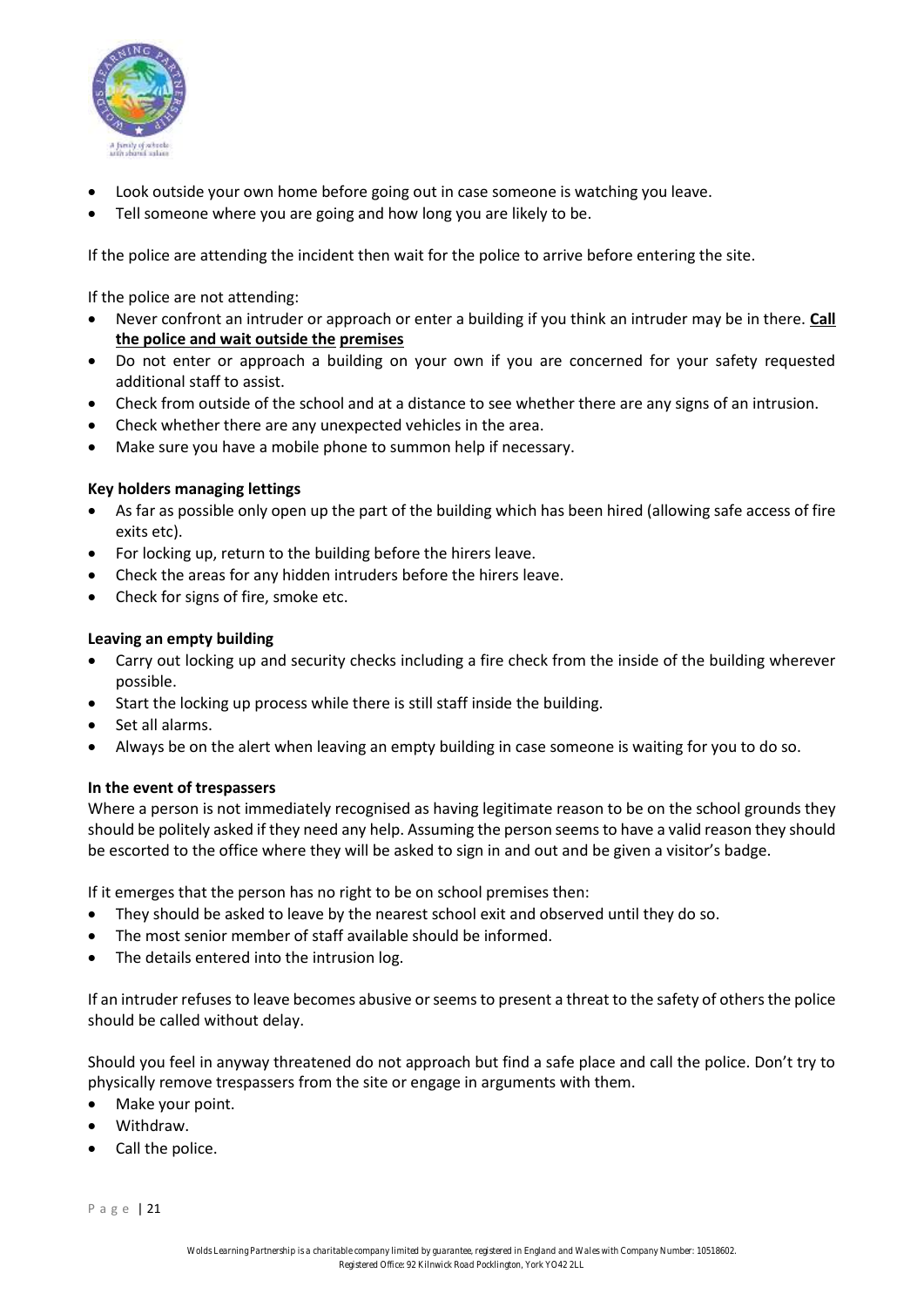

## **In the event of an abusive parent/adult**

Make sure any meeting with any adult whom you suspect may turn abusive is conducted in a room that can easily be monitored and with members of staff within easy reach. It may be appropriate to request that an additional member of staff meets with the parent depending upon circumstances.

Should a parent/adult become abusive they should be asked to leave the premises in a calm and nonthreatening way. It might be appropriate for a member of staff to alert the police should the adult refuse to leave or if their behaviour is causing concern in any way.

If any incident has occurred an incident investigation form should be completed and it may be necessary to inform the governors for further action to be taken. Make sure you attend to your own emotional needs following any incident and seek help and support if necessary. In the case of an employee support should be offered following an incident.

## **In the event of it being suspected that a pupil/student is carrying a weapon**

As a general rule, the police should be called to deal with any incident believed to involve a weapon. There may be exceptions where the circumstances appear to be wholly innocent and the matter can be dealt with on a disciplinary basis. If in any doubt, call the police.

In exceptional circumstances staff may decide that they need to take action before the police arrive. Where possible, staff should not confront a pupil/student in the presence of other pupils/ students. Preferably two or more members of staff should divert the pupil/student or person to a place where no other pupil/students are present.

## **Bomb Threats**

Because of the open aspect of educational premises they are vulnerable to bomb threats and it is a sad fact of life that we all have to be vigilant to the threat of terrorist activities. Although each threat should be treated as though it is genuine, experience has shown that the vast majority are hoaxes. You can help to prevent panic & unnecessary evacuation of personnel from buildings by dealing with the details in a logical way. Threats may be written but are more usually phone calls. These calls may come to any department, not just the reception.

## *If a threat is received over the phone:*

Indicate to colleagues what is happening so that they can contact the Police and ask the following questions:

- Where is it, where do we look?
- When will it go off?
- What does it look like?
- Why are you doing this?
- Who are you?
- Where are you?

Take a note of everything that is said and try and listen for other clues, e.g. background noises etc.

## **UNDER NO CIRCUMSTANCES SHOULD ANYONE TOUCH OR APPROACH A SUSPECT PACKAGE. YOU SHOULD PHONE THE POLICE** *DISCREETLY* **ON '999', AVOIDING ANY UNDUE PANIC AND/OR INFORM A SENIOR MEMBER OF STAFF OF YOUR CONCERN.**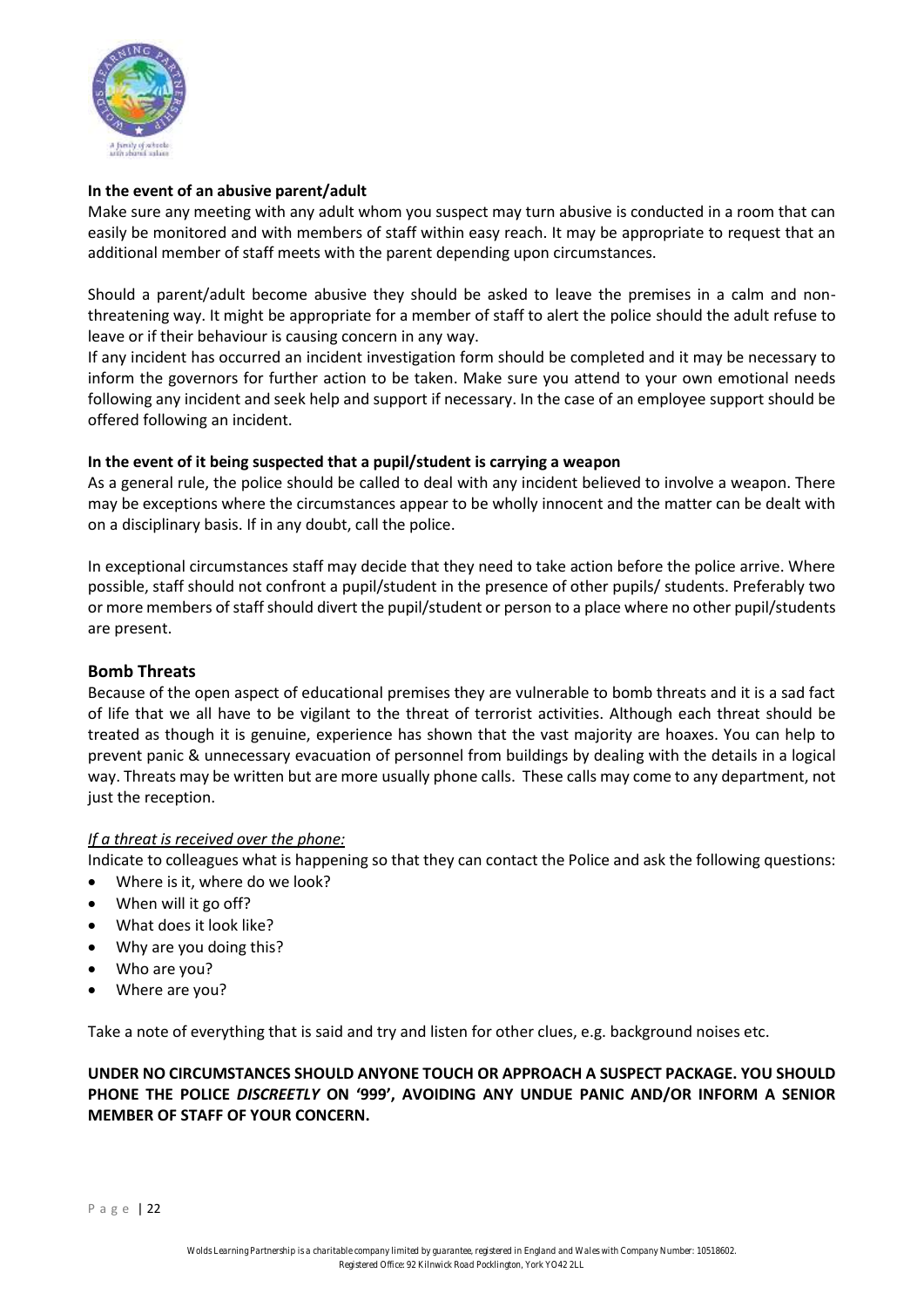

## **Reporting Incidents**

Use an incident form for all alarm responses and all trespass incidents. In addition, any occurrence where individuals are, or feel threatened must be reported to the police, as it is a serious matter.

## **Food Hygiene**

If staff are involved in the handling, preparation or transport of food then it is vital that the following the basic principles of food hygiene and personal cleanliness.

Basic food hygiene rules include:

## **Always wash your hands:**

- Before handling food.
- After visiting the toilet for any reason.
- Between handling raw & cooked foods.
- On returning to work after a break.
- After handling waste food & rubbish.
- After using a handkerchief or touching mouth, nose, ears or hair.
- After any cleaning duties.

## **Do**

- Use paper towels or hot air drier to dry hands *NOT your overall, apron, or cloth.*
- Keep your hands off food as far as possible.
- Keep your nails short.
- Cover cuts & burns with a bright blue coloured waterproof plaster.
- Report any personal illness, e.g. skin, nose, throat or bowel problem.
- Report sightings of any pests as soon as possible.
- Clean all spillages immediately
- Wear the proper protective clothing for the type of work you are doing if needed.

## **Do not**

- Lick your fingers use a clean spoon & dish to test food
- Spit
- Cough or sneeze over food
- Scratch your head

## **Smoking**

Under government legislation the whole school premises are classed as a no smoking environment. Signs advising of this are located at the entrance to the site and all main building. Infringements by visitors & contractors should be reported to the Head of Operation and Administration or Business Manager.

## **Dog Exclusion**

In the interests of safety & hygiene the ERYC Dog Exclusion Order 2009 applies to all of the land occupied by SHS 6FC with effect from 1 November 2009 making it an offence for any owner to allow their dog to enter or remain on the premises. This does not apply to guide dogs for the blind, deaf or other disability.

## **Health and Safety during Practical Lessons**

The use of practical equipment during lessons is encouraged. We recognise the benefits of students being given the opportunity to conduct experiments for themselves. Safety rules for conduct during these opportunities include:

- Be sensible during the practical lessons.
- Follow instructions immediately.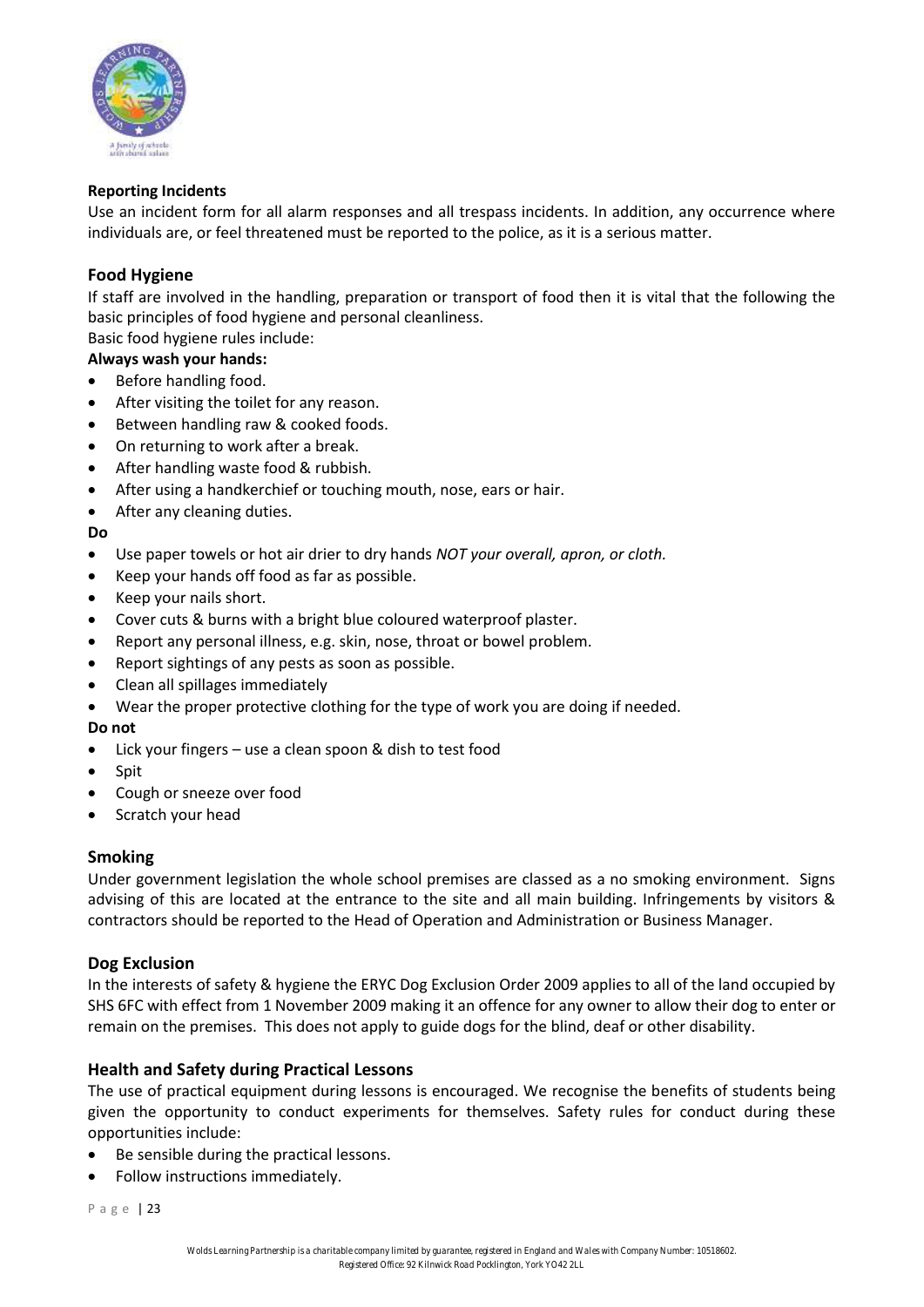

- Only touch equipment when you are told to.
- Carry equipment with care and always walk.
- Make sure any equipment used is returned carefully.
- Inform your teacher of any breakages.
- If you're not sure ask!

All work should be carefully planned and prepared for. Preparation should include:

- Consideration of staffing levels.
- Consideration of group mix and pupils/students with additional needs.
- Room dynamics.
- A risk assessment according to the materials and equipment to be used.

Where there are any concerns or queries the Head of Department should be consulted.

## **Health and Well-being of Staff**

All staff within the school will be supported in attaining a balanced lifestyle where they can achieve their best at work and manage other areas of their life effectively.

## **Workplace Stress**

The WLP is committed to protecting the health, safety and welfare of our employees. We recognise that workplace stress is a health & safety issue and acknowledge the importance of identifying and reducing workplace stressors.

WLP provides a range of services to staff through various agencies. Some of the services available to staff include:

- Pregnancy.
- Workstation & posture advice.
- Counselling.
- Control of Substances Hazardous to Health (COSHH).
- Smoking cessation.

Further advice or information on any of the above, or any other health related matter at work, please see the person responsible for HR.

## **Employment of Young Persons (MHSAWR 1999)**

Where the school may wish to periodically employ Young Persons under the age of 18 this must be done with due consideration to regulation 19 of the Management of Health & Safety at Work Regulation 1999 and not subjected an individual to risk of injury or harm particularly when due to:

- The inexperience, lack of awareness of risks and immaturity of young persons.
- The fitting and layout of the workplace.
- The nature, degree and duration of exposure to physical, biological and chemical agents.
- The form, range and use of work equipment and the way it is handled.
- The extent of H&S training provided to young persons.
- The risks from agents or other processes carried out in the work place.
- Any work which is beyond the young person's physical or psychological capacity or involving harmful exposure to radiation, extreme heat or cold and noise and vibration.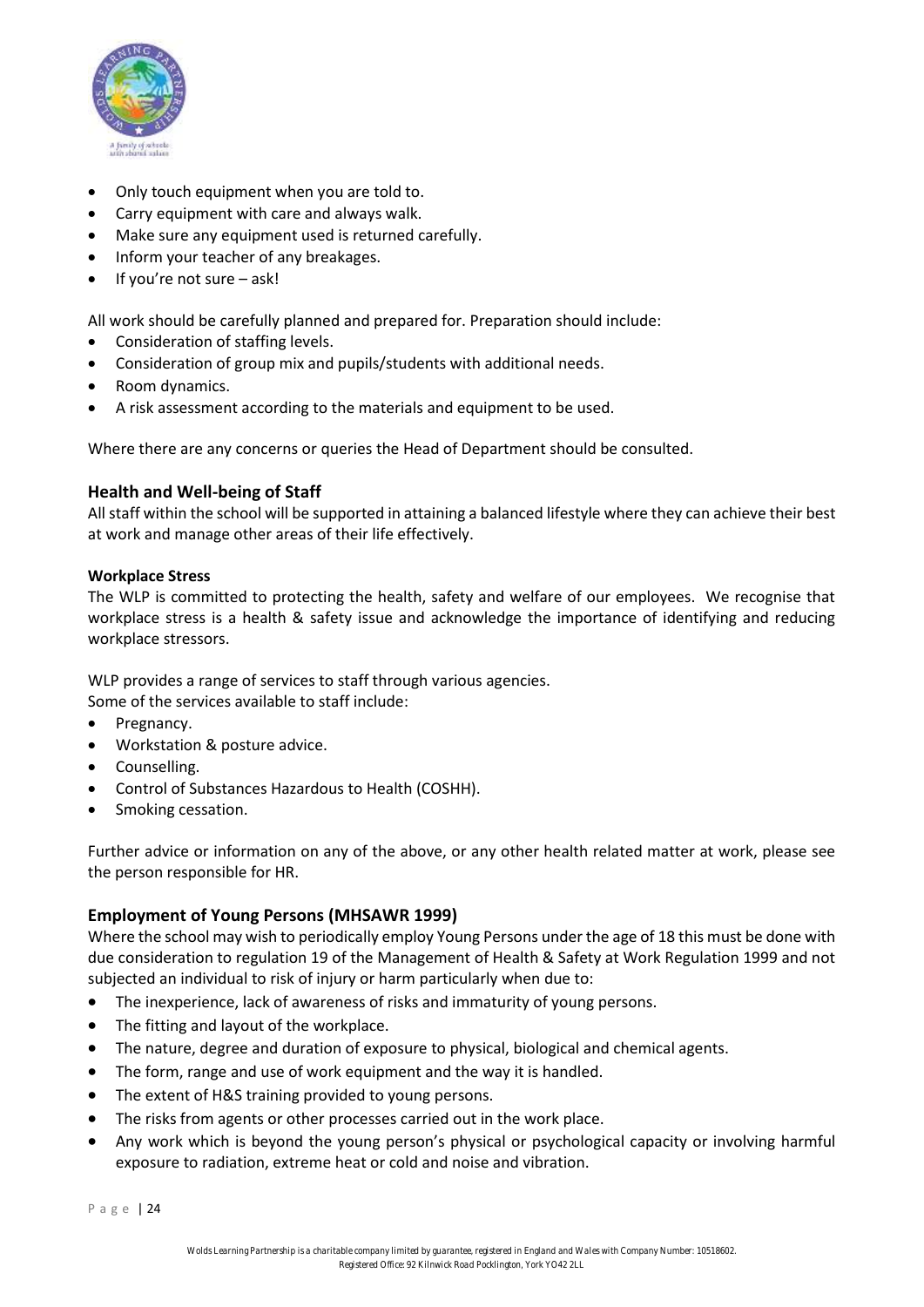

The department leader responsible for the employee must consider these and other factors in producing a suitable and sufficient risk assessment or if reviewing an existing one. They must also provide the parent or person with parental responsibility (within the meaning of section 3 of the Children Act) with comprehensible and relevant information before they commence work.

## **Policy review**

This policy will be reviewed and amended annually unless significant changes warrant early review